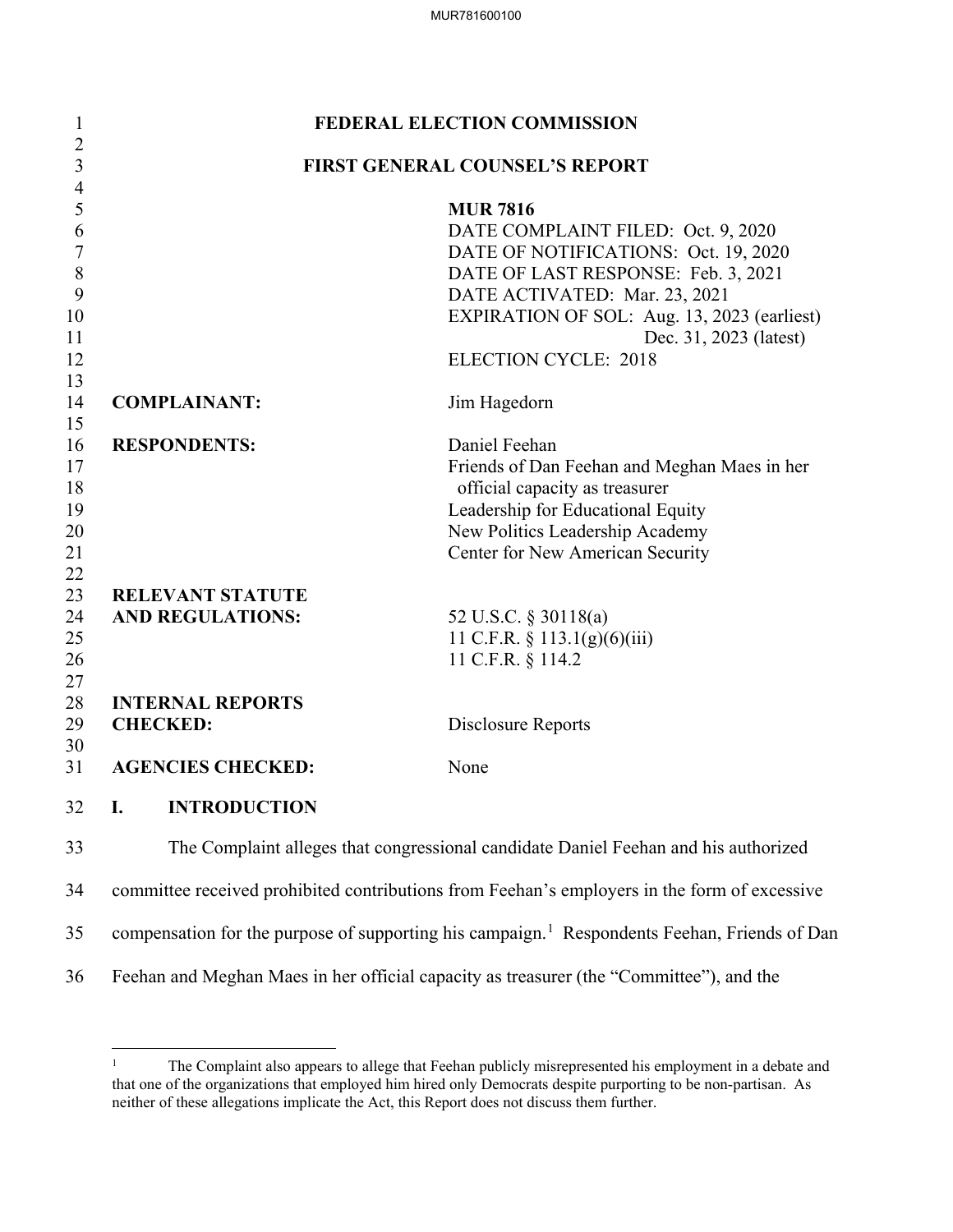MUR 7816 (Daniel Feehan, *et al.*) First General Counsel's Report Page 2 of 12

| $\mathbf{1}$   | organizations that employed Feehan — Leadership for Educational Equity ("LEE"), New                       |
|----------------|-----------------------------------------------------------------------------------------------------------|
| $\overline{2}$ | Politics Leadership Academy ("NPLA"), and Center for New American Security ("CNAS") —                     |
| $\overline{3}$ | deny the allegations, claiming that Feehan was paid for <i>bona fide</i> services rendered. Because the   |
| $\overline{4}$ | available information does not raise a reasonable inference that the payments to Feehan were              |
| 5              | impermissible under Commission regulations governing compensation from candidate                          |
| 6              | employment, we recommend that the Commission dismiss the allegations that Feehan's                        |
| $\tau$         | compensation constituted prohibited contributions in violation of 52 U.S.C. § 30118(a) and close          |
| 8              | the file.                                                                                                 |
| 9              | <b>FACTUAL BACKGROUND</b><br>II.                                                                          |
| 10             | On July 1, 2017, Feehan filed his Statement of Candidacy for U.S. Congress in the First                   |
| 11             | District of Minnesota and designated the Committee as his principal campaign committee. <sup>2</sup>      |
| 12             | Feehan lost the November 2018 election and subsequently declared his candidacy for the 2020               |
| 13             | election on October 1, 2019, again naming the Committee as his principal campaign committee. <sup>3</sup> |
| 14             | The Complaint alleges that Feehan's financial disclosure reports filed with the House of                  |
| 15             | Representatives show that between 2017 and 2019, Feehan was paid over \$475,000 to run for                |
| 16             | Congress by several entities. <sup>4</sup> In particular, the Complaint argues that Feehan was paid "an   |
| 17             | extraordinary \$184,000" from August 13 through December 31, 2018 by LEE and NPLA. <sup>5</sup> The       |
| 18             | Complaint also attaches a copy of Feehan's financial disclosure reports showing a payment of              |
| 19             | \$55,412 from CNAS in 2018. <sup>6</sup>                                                                  |

<span id="page-1-0"></span> $\frac{1}{2}$ Daniel Feehan, Statement of Candidacy (July 1, 2017).

<span id="page-1-1"></span><sup>3</sup> Daniel Feehan, Statement of Candidacy (Oct. 1, 2019).

<span id="page-1-2"></span><sup>4</sup> Compl. at 1 (Oct. 9, 2020).

<span id="page-1-3"></span><sup>5</sup> *Id.*

<span id="page-1-4"></span><sup>6</sup> *Id*. at Attach 2.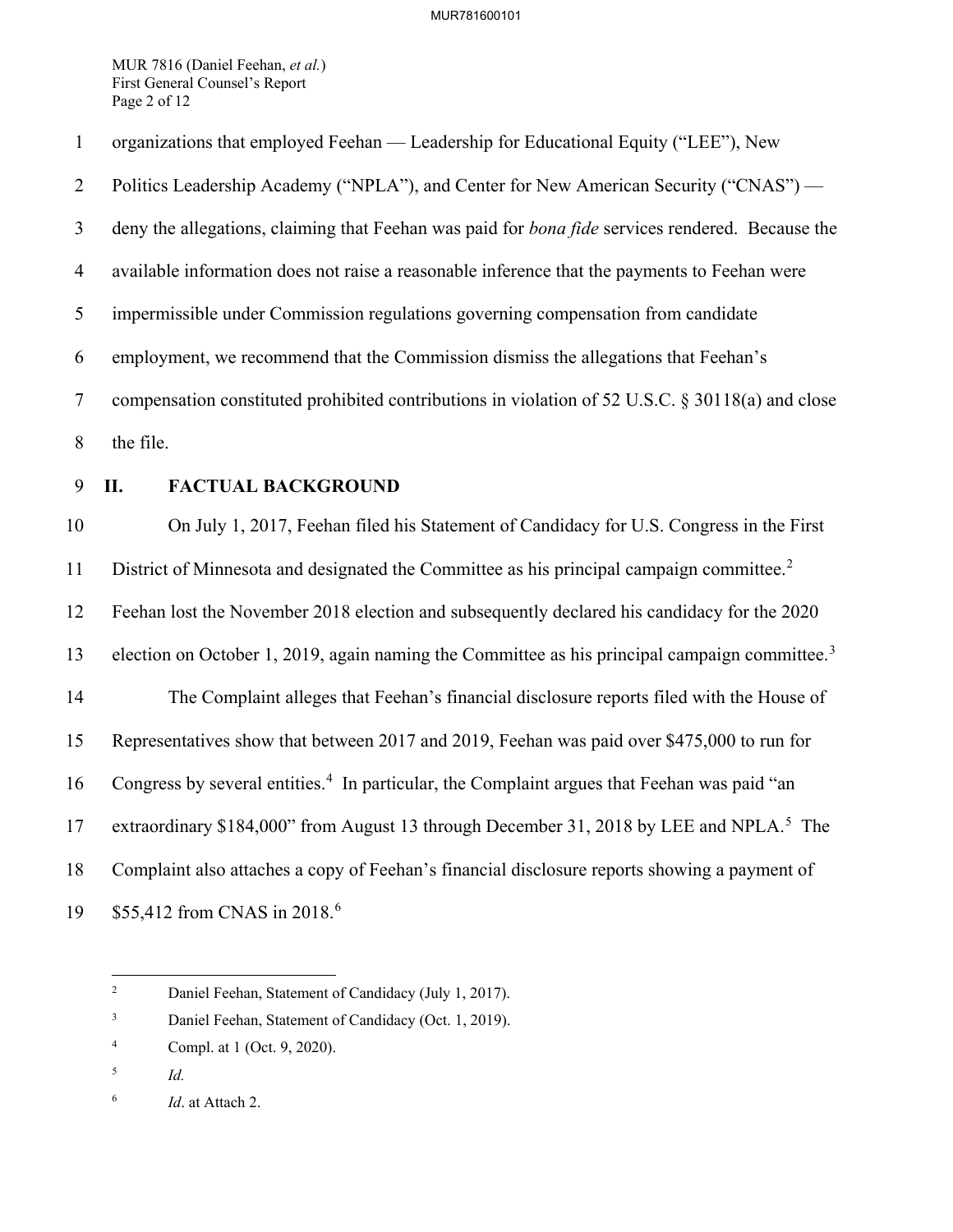MUR 7816 (Daniel Feehan, *et al.*) First General Counsel's Report Page 3 of 12

| $\mathbf{1}$   | The Response from Feehan and the Committee argues that the Complaint's attached                                 |
|----------------|-----------------------------------------------------------------------------------------------------------------|
| $\overline{2}$ | financial disclosure report was an erroneous filing overstating Feehan's income, and that it was                |
| $\mathfrak{Z}$ | amended prior to the filing of the Complaint. <sup>7</sup> All of the Respondents assert that Feehan's          |
| $\overline{4}$ | compensation was for <i>bona fide</i> services that were independent of his campaign. <sup>8</sup> In support,  |
| 5              | Feehan submitted an affidavit describing his work for LEE, NPLA, and CNAS on his financial                      |
| 6              | disclosures. The three employers each submitted responses as well, all asserting that Feehan was                |
| $\tau$         | paid for services that were independent of his campaign, describing Feehan's work for the                       |
| 8              | organization, and explaining why he was well suited to the position.                                            |
| 9              | Specifically, LEE states that it is a "nonprofit leadership development organization                            |
| 10             | inspiring and supporting a network of civic leaders to end the injustice of educational inequity." <sup>9</sup> |
| 11             | LEE asserts that it first hired Feehan as an independent contractor in May 2017 — two months                    |
| 12             | before he announced his plan to run for Congress — and his work was completed by the end of                     |
| 13             | 2017. <sup>10</sup> According to LEE, Feehan was one of nearly 150 contractors or vendors the                   |
| 14             | organization retained, and his project, implementing a leadership development program for                       |

<span id="page-2-0"></span><sup>7</sup> Resp. of Feehan and Friends of Dan Feehan at 1 (Nov. 9, 2020) [hereinafter "Feehan Resp."]. Feehan amended his financial disclosures on September 28, 2020. *See id.* at Attach; Office of the Clerk, U.S. House of Representatives, Am. Financial Disclosure Report of Daniel Feehan (Sept. 28, 2020), [https://disclosures](https://disclosures-clerk.house.gov/public_disc/financial-pdfs/2019/10039145.pdf)[clerk.house.gov/public\\_disc/financial-pdfs/2019/10039145.pdf.](https://disclosures-clerk.house.gov/public_disc/financial-pdfs/2019/10039145.pdf) On the same day that Feehan amended his financial disclosures, the Complainant submitted a Complaint with the Commission that did not meet the statutory requirements. Complainant submitted a proper complaint on October 9, 2020. There is no explanation in the Complaint or the Responses for this synchronous timing, although it appears the Complainant, Feehan's opponent in the 2018 and 2020 general election, raised the compensation issue during the campaign. *See, e.g.*, Trey Mewes, *Accusations Fly at Feehan-Hagedorn Debate*, MANAKOTA FREE PRESS (Sept. 27, 2020), [https://www.mankatofreepress.com/news/local\\_news/accusations-fly-at-feehan-hagedorn-debate/article\\_fc6d99ac-](https://www.mankatofreepress.com/news/local_news/accusations-fly-at-feehan-hagedorn-debate/article_fc6d99ac-010c-11eb-a75f-f306a20172d0.html)[010c-11eb-a75f-f306a20172d0.html](https://www.mankatofreepress.com/news/local_news/accusations-fly-at-feehan-hagedorn-debate/article_fc6d99ac-010c-11eb-a75f-f306a20172d0.html) ("Hagedorn claimed Feehan has been paid \$500,000 by organizations tied to Democratic operatives during the past two years to run for Congress rather than doing work for those organizations.").

 $\overline{a}$ 

<span id="page-2-1"></span><sup>8</sup> *See* Feehan Resp. at 3; Resp. of LEE at 3-5 (Nov. 17, 2020); Resp. of NPLA at 3 (Jan. 5, 2021); Resp. of CNAS at 1-2 (Feb. 3, 2021).

<span id="page-2-2"></span><sup>9</sup> Resp. of LEE at 3.

<span id="page-2-3"></span><sup>10</sup> *Id*. at 5.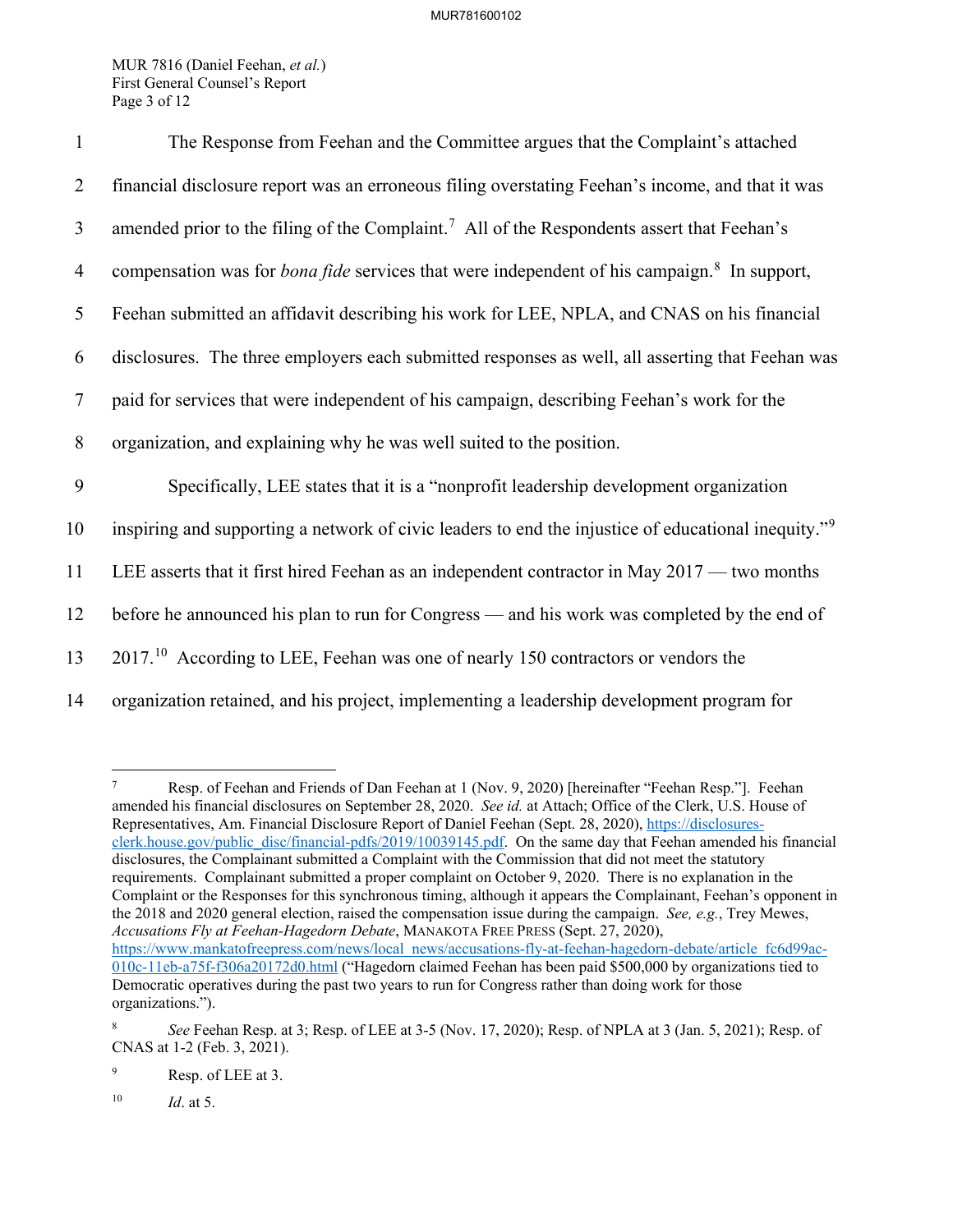#### MUR781600103

MUR 7816 (Daniel Feehan, *et al.*) First General Counsel's Report Page 4 of 12

1 veterans, was particularly well suited for Feehan, who previously served as Acting Assistant Secretary of Defense and was a former member of the military himself.<sup>[11](#page-3-0)</sup> LEE did not employ 3 Feehan in 2018 but retained him again as a "temporary employee" from May 1, 2019, to 4 September 30, 2019 — a time during which Feehan was not a candidate. LEE argues that it paid 5 Feehan what it thought his services were worth,<sup>[12](#page-3-1)</sup> and apparently paid \$50,000 for the work he 6 did in 2017 and \$120,000 for the work he did in 2019.<sup>[13](#page-3-2)</sup> 7 NPLA states that it is a charitable corporation organized under Section 501(c)(3) of the 8 Internal Revenue Code and is thus prohibited from engaging in any partisan intervention.<sup>[14](#page-3-3)</sup> 9 NPLA states that it "recruits military veterans and national service alumni to run for public 10 office" regardless of party affiliation and that Feehan worked as a fellow under an established 11 fellowship program.<sup>[15](#page-3-4)</sup> According to NPLA, Feehan's fellowship ran from December 2018 to 12 September 30, 2019,<sup>[16](#page-3-5)</sup> which, according to his 2020 Statement of Candidacy, is entirely outside 13 the time during which Feehan was a candidate. The organization described Feehan's work 14 during the fellowship as consisting of a research project on the "urban-rural" divide using his 15 experience as a congressional candidate, leading trainings, and participating in weekly 16 sessions.<sup>[17](#page-3-6)</sup> NPLA submitted the "Welcome Letter" given to all fellows setting forth the 17 responsibilities of the position, including a timeline for developing research projects and a

<span id="page-3-0"></span> $11\,$ 11 *Id*.

<span id="page-3-1"></span><sup>12</sup> *Id*.

<span id="page-3-2"></span><sup>13</sup> Feehan Financial Disclosure (Nov. 28, 2017); Am. Feehan Financial Disclosure (Sept. 28, 2020).

<span id="page-3-3"></span><sup>&</sup>lt;sup>14</sup> Resp. of NPLA at 2; NPLA, IRS Form 990 for FY 2019.

<span id="page-3-4"></span><sup>&</sup>lt;sup>15</sup> Resp. of NPLA at 1-3.

<span id="page-3-5"></span><sup>16</sup> *Id*. at 3-4.

<span id="page-3-6"></span><sup>17</sup> *Id*. at 4.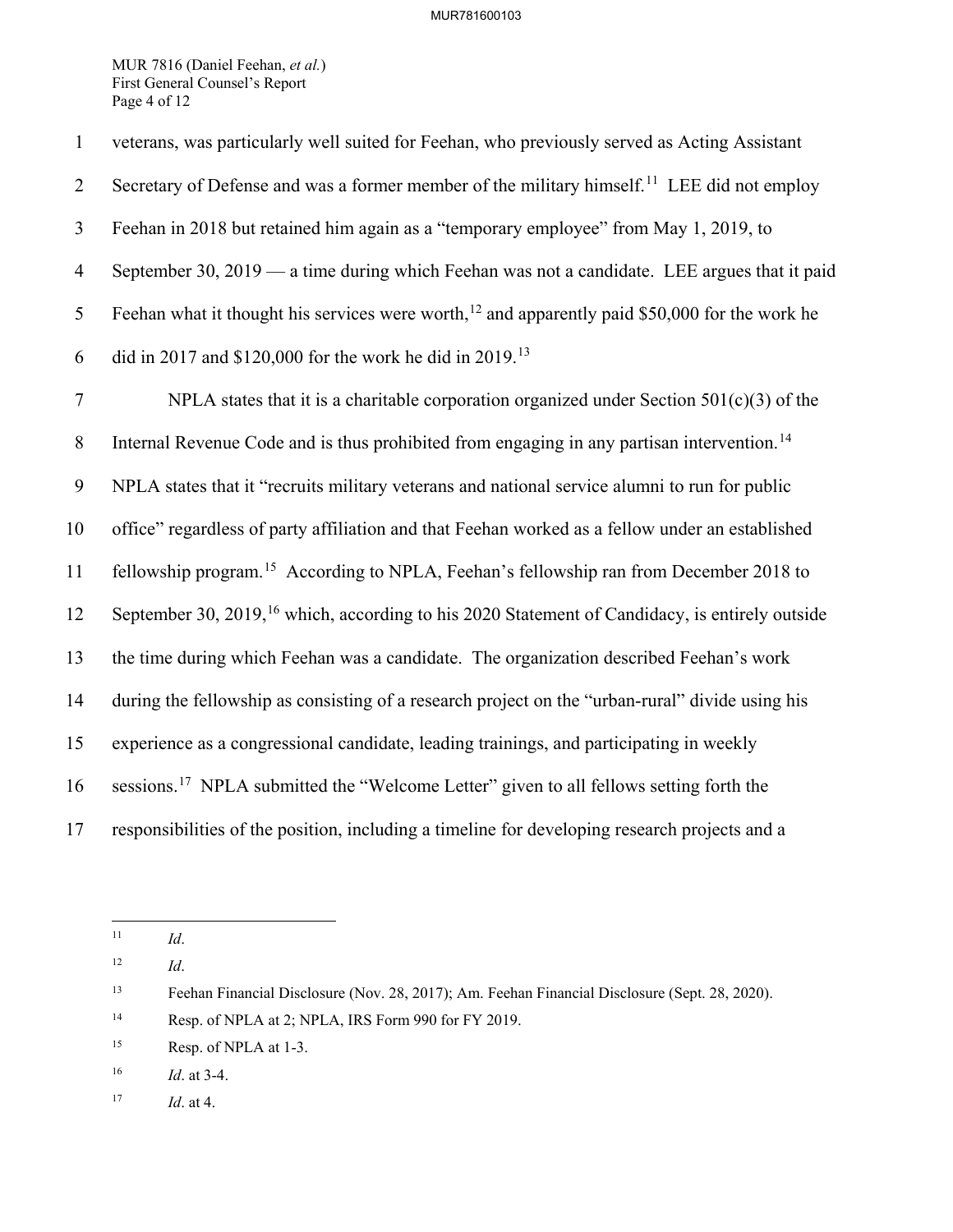## MUR781600104

MUR 7816 (Daniel Feehan, *et al.*) First General Counsel's Report Page 5 of 12

1 scheduled conference at which fellows would be expected to present their research.<sup>[18](#page-4-0)</sup> The 2 stipend for the entire fellowship appears to have been \$64,000 (\$8,500 in 2018 and \$55,500 in 3 20[19](#page-4-1)).<sup>19</sup>

Finally, CNAS describes itself as "a non-profit research and policy institution."[20](#page-4-2) 4 It 5 appears CNAS is organized as a charitable corporation under Section 501(c)(3) of the Internal 6 Revenue Code<sup>[21](#page-4-3)</sup> and thereby prohibited from political activity. According to its Response, 7 CNAS engaged Feehan as an adjunct senior fellow in "late 2017" based on a research and 8 writing proposal "that was solely in connection with his subject matter expertise relevant to the 9 CNAS Military, Veterans & Society program."<sup>[22](#page-4-4)</sup> CNAS states that Feehan's professional 10 experience included having served as Principal Deputy Assistant Secretary of Defense as well as 11 a number of other positions in the military, and that based on this experience, Feehan drafted a 12 book proposal "suitable for pursuing a publication opportunity."<sup>[23](#page-4-5)</sup> CNAS paid Feehan \$7,916 in 13 2017,<sup>24</sup> \$55,412 in 2018,<sup>[25](#page-4-7)</sup> and nothing in 2019.<sup>[26](#page-4-8)</sup> 14 In total, Feehan's amended financial disclosures show the following income from these

<span id="page-4-0"></span>15 employers during the time period implicated by the Complaint: $27$ 

- <span id="page-4-3"></span>21 CNAS, IRS Form 990 for FY 2019.
- <span id="page-4-4"></span>22 Resp. of CNAS at 1-2.
- <span id="page-4-5"></span>23 *Id*. at 2.
- <span id="page-4-6"></span>24 Feehan Financial Disclosure (Aug. 13, 2018).
- <span id="page-4-7"></span>25 *Id*.

<span id="page-4-8"></span>26 Am. Feehan Financial Disclosure (Sept. 28, 2020).

 $\overline{a}$ 18 *Id*. at Attach.

<span id="page-4-1"></span><sup>&</sup>lt;sup>19</sup> *Id.* at 3. Feehan reported that NPLA paid him \$9,000 in 2018, a discrepancy of \$500.

<span id="page-4-2"></span><sup>20</sup> Resp. of CNAS at 1.

<span id="page-4-9"></span><sup>&</sup>lt;sup>27</sup> Feehan disclosed compensation from two additional sources under \$1,000 each and explained the work he did for those groups. *See* Feehan Resp. at Attach (Declaration of Dan Feehan). As this Office has not named those organizations as Respondents, they are not included in this chart.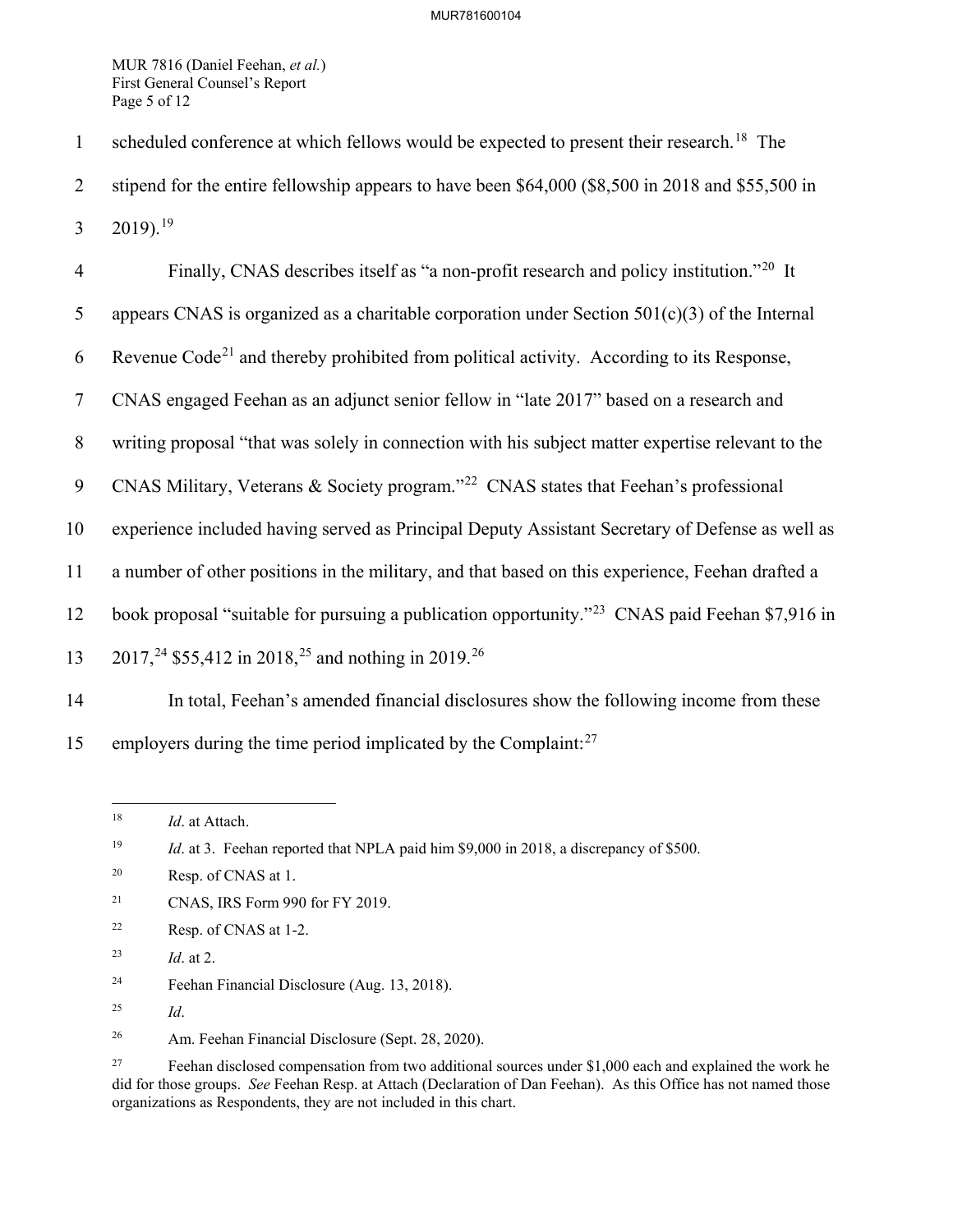MUR 7816 (Daniel Feehan, *et al.*) First General Counsel's Report Page 6 of 12

| <b>Employer</b>              | 2017            | 2018           | 2019            |
|------------------------------|-----------------|----------------|-----------------|
| <b>LEE</b>                   | $$50,000^{28}$$ |                | $$120,000^{29}$ |
| <b>CNAS</b>                  | $$7,916^{30}$   | $$55,412^{31}$ |                 |
| <b>NPLA</b>                  |                 | $$9,000^{32}$  | $$55,500^{33}$  |
| <b>Subtotal</b>              | \$57,916        | \$64,412       | \$175,500       |
| <b>Total for Three Years</b> |                 |                | \$297,828       |

- 1 According to his amended filings, Feehan's income during this three-year period was just under
- 2 \$300,000 substantially less than the \$475,000 reported in the Complaint. Below is a chart
- 3 comparing material portions of the two filings.

| <b>Employer</b> | <b>Original Filing</b>          |                             | <b>Amended Filing</b> |                             |
|-----------------|---------------------------------|-----------------------------|-----------------------|-----------------------------|
|                 | Jan. 1, 2019-<br>Aug. 14, 2018- |                             | Aug. 14, 2018-        | Jan. 1, 2019-               |
|                 | Dec. 31, 2018 <sup>34</sup>     | Oct. 31, 2019 <sup>35</sup> | Dec. 31, 2018         | Dec. 31, 2019 <sup>36</sup> |
| LEE             | \$120,000                       | \$120,000                   | $- -$                 | \$120,000                   |
| <b>CNAS</b>     |                                 |                             | --                    |                             |
| <b>NPLA</b>     | \$64,000                        | \$55,500                    | \$9,000               | \$55,500                    |
| Subtotal        | \$184,000                       | \$175,500                   | \$9,000               | \$175,500                   |

4 There are two adjustments of note during this period. The first is that Feehan's original filing

5 reported that he received \$120,000 from LEE in both 2018 and 2019, while his amended filing

<span id="page-5-0"></span>6 reports receiving this amount only in 2019.<sup>37</sup> This adjustment is consistent with the Responses

<span id="page-5-6"></span><sup>34</sup> The amounts in this column are reported in Feehan's 2019 Financial Disclosure as "amount preceding" year." Feehan filed a 2018 financial disclosure report on August 13, 2018, that did not report this activity. The Complaint therefore infers that these payments occurred in the four-and-a-half months between August 14, 2018 and the end of 2018.

<span id="page-5-7"></span>35 Feehan's original 2019 Financial Disclosure was filed on October 31, 2019.

<span id="page-5-8"></span><sup>36</sup> Feehan's Amended 2019 Financial Disclosure was filed on September 28, 2020, and we therefore infer that it covers the entire year 2019. It does not, however, report any new income not previously reported.

<span id="page-5-9"></span>37 *Compare* Compl., Attach (Feehan Financial Disclosure (Oct. 31, 2019)), *with* Am. Feehan Financial Disclosure (Sept. 28, 2020).

 $\overline{a}$ 28 Feehan Financial Disclosure (Nov. 28, 2017).

<span id="page-5-1"></span><sup>29</sup> Am. Feehan Financial Disclosure (Sept. 28, 2020).

<span id="page-5-2"></span><sup>30</sup> Feehan Financial Disclosure (Aug. 13, 2018).

<span id="page-5-3"></span><sup>31</sup> *Id*.

<span id="page-5-4"></span><sup>32</sup> Am. Feehan Financial Disclosure (Sept. 28, 2020).

<span id="page-5-5"></span><sup>33</sup> *Id*.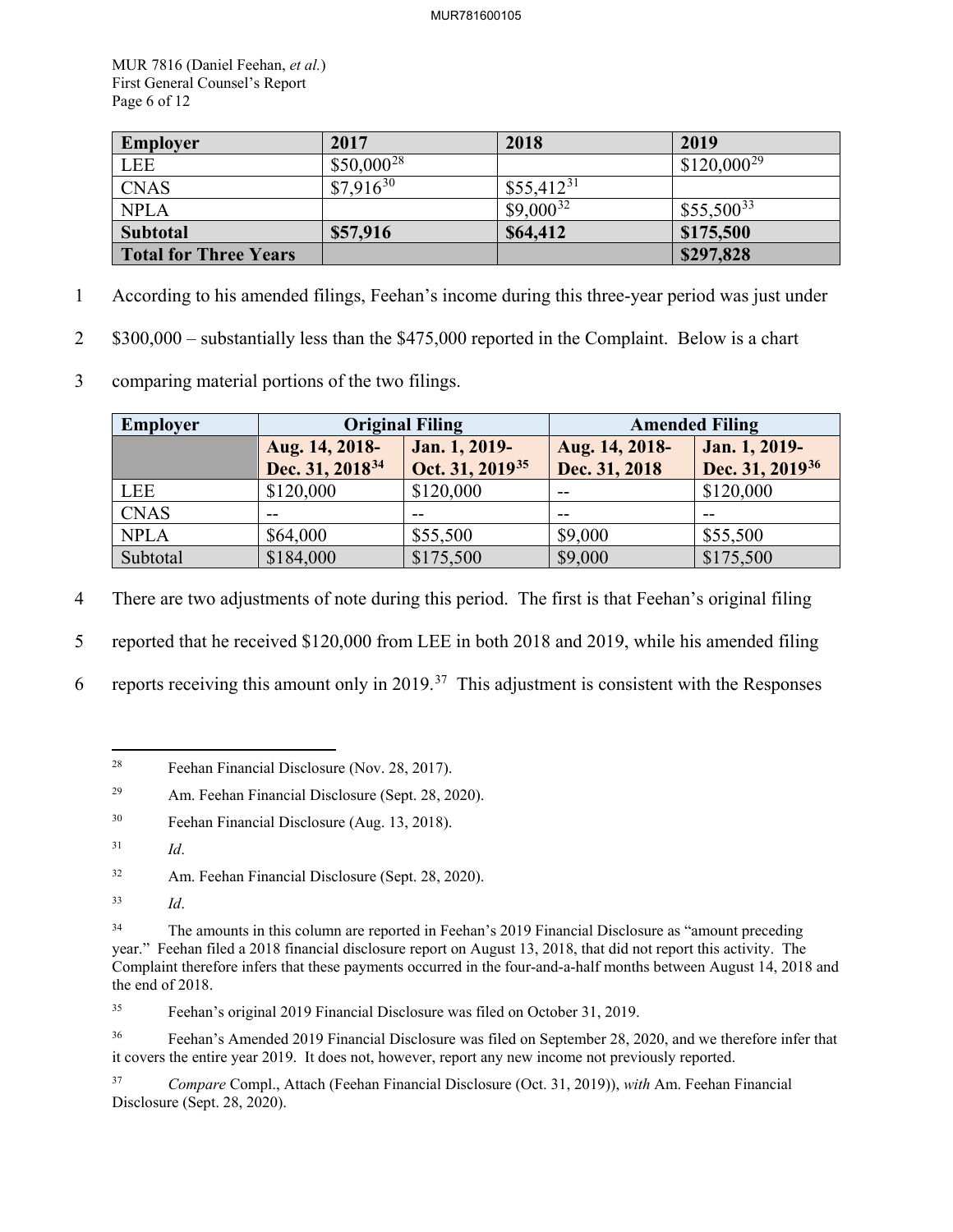#### MUR781600106

MUR 7816 (Daniel Feehan, *et al.*) First General Counsel's Report Page 7 of 12

1 from both LEE and Feehan, which state that Feehan did not receive any compensation from LEE 2 in 2018. The second adjustment is that Feehan originally reported his 2018 salary from NPLA as 3 \$64,000, which appears to be roughly his total compensation from the entire fellowship rather 4 than the \$9,000 he allegedly received in 2018.<sup>[38](#page-6-0)</sup> This adjustment is likewise consistent with the 5 Response from NPLA.<sup>[39](#page-6-1)</sup> As a result, in the specific period highlighted by the Complaint – 6 August 13, 2018, through the end of 2018 – Feehan's amended financial disclosure shows that he 7 made \$9,000 rather than \$184,000. 8 **III. LEGAL ANALYSIS** 9 Corporations are prohibited from making contributions to federal candidates or their 10 authorized committees, and candidates and authorized committees are prohibited from 11 knowingly receiving or accepting such contributions.<sup>[40](#page-6-2)</sup> Under Section 30118 of the Act, the 12 term "contribution" includes "any gift, loan, advance, or deposit of money or anything of value 13 made by any person for the purpose of influencing any election for Federal office," and "any 14 direct or indirect payment, distribution, loan, advance, deposit, or gift of money, or any services, 15 or anything of value . . . to any candidate, campaign committee, or political party or 16 organization," in connection with any election to any Federal office.<sup>[41](#page-6-3)</sup> 17 Under 11 C.F.R. § 113.1(g)(6)(iii), payments of "compensation" to a candidate "shall be 18 considered contributions" from the payor to the candidate unless: (A) The compensation results 19 from *bona fide* employment that is genuinely independent of the candidacy; (B) The

<span id="page-6-0"></span> $38\,$ 38 *Compare* Compl., Attach (Feehan Financial Disclosure (Oct. 31, 2019)), *with* Am. Feehan Financial Disclosure (Sept. 28, 2020).

<span id="page-6-1"></span><sup>39</sup> Resp. of NPLA at 3.

<span id="page-6-2"></span><sup>40 52</sup> U.S.C. § 30118(a); 11 C.F.R. § 114.2(a), (b)(1).

<span id="page-6-3"></span><sup>41 52</sup> U.S.C. § 30118(b)(2); 11 C.F.R. § 114.2(b)(1).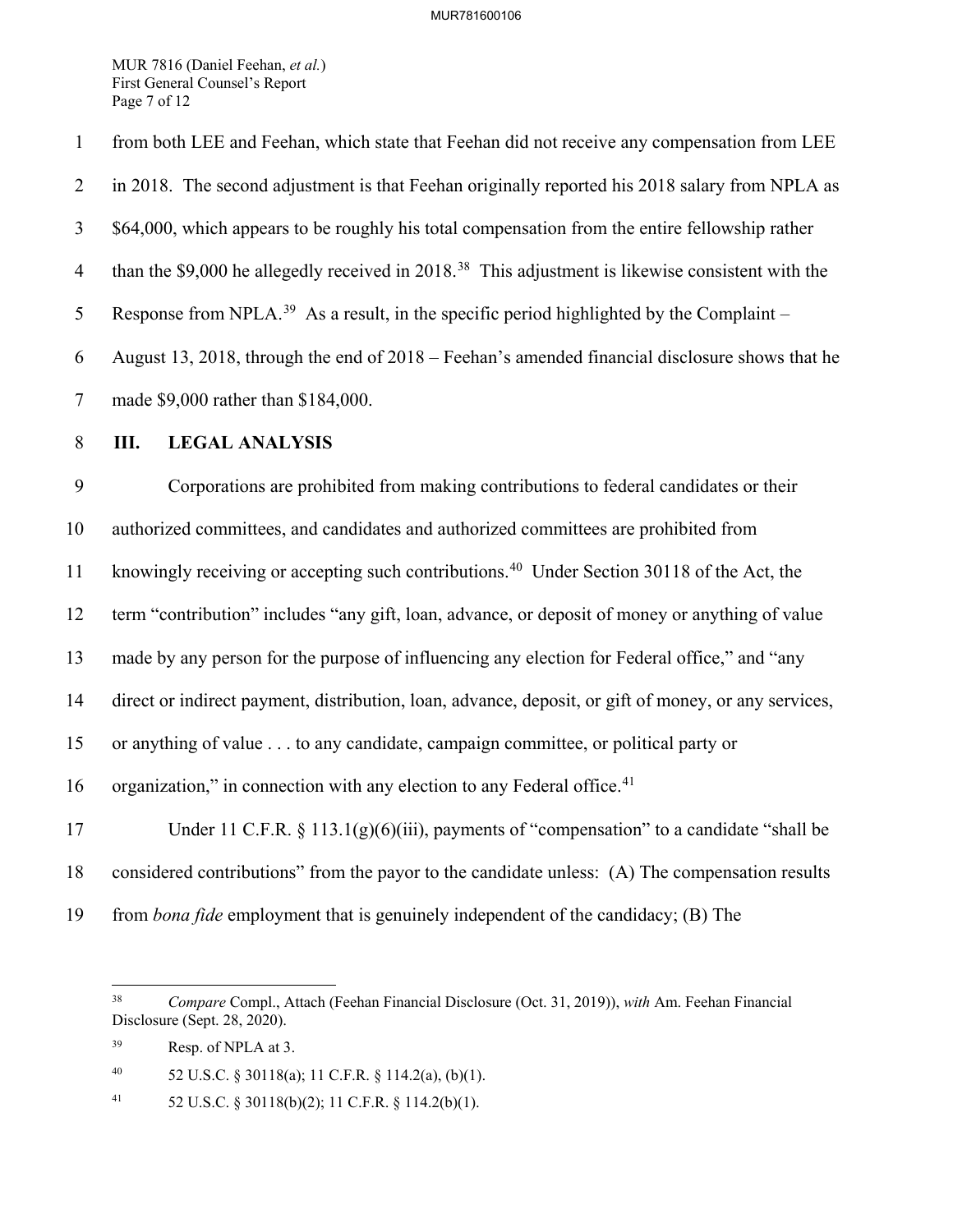MUR 7816 (Daniel Feehan, *et al.*) First General Counsel's Report Page 8 of 12

1 compensation is exclusively in consideration of services provided by the employee as part of this 2 employment; and (C) The compensation does not exceed the amount of compensation which 3 would be paid to any other similarly qualified person for the same work over the same period of 4 time.<sup>[42](#page-7-0)</sup> In numerous advisory opinions, the Commission has concluded that compensation made 5 by third parties to candidates did not constitute contributions because the payments in question 6 satisfied the requirements at Section 113.1(g)(6)(iii).<sup>[43](#page-7-1)</sup> 7 Here, the available information does not indicate that Feehan's compensation should be 8 considered a prohibited corporate contribution. First, as to whether the compensation results 9 from *bona fide* employment that is genuinely independent of his candidacy, the information in 10 the record indicates that it likely was. With respect to his compensation from LEE, Feehan 11 began working for LEE approximately two months before he declared his candidacy in 2017 and 12 his work was completed in 2017, roughly a year before the election. Feehan did not work for 13 LEE at all in 2018. Accordingly, the timing of his work does not suggest that Feehan's 14 employment with LEE was dependent on his candidacy. Further, LEE argues that Feehan was 15 particularly well-qualified to work at the organization developing a leadership program for 16 veterans based on his own leadership experience in the military.<sup>[44](#page-7-2)</sup> CNAS retained Feehan after

17 he declared his candidacy but argues that Feehan was especially well suited to be a fellow in the

18 organization's "Military, Veterans & Society program" based on his experience serving in high-

<span id="page-7-0"></span><sup>42</sup> 11 C.F.R.  $\S$  113.1(g)(6)(iii).

<span id="page-7-1"></span><sup>43</sup> *See* Advisory Opinion 2013-03 (Bilbray-Kohn) (applying Section 113.1(g)(6)(iii) to determine whether compensation paid to candidate would be contribution); Advisory Opinion 2011-27 (New Mexico Voices for Children) (same); Advisory Opinion 2006-13 (Spivack) (same); Advisory Opinion 2004-17 (Klein) (same); Advisory Opinion 2004-08 (American Sugar Cane League) (same).

<span id="page-7-2"></span><sup>44</sup> Resp. of LEE at 4-5.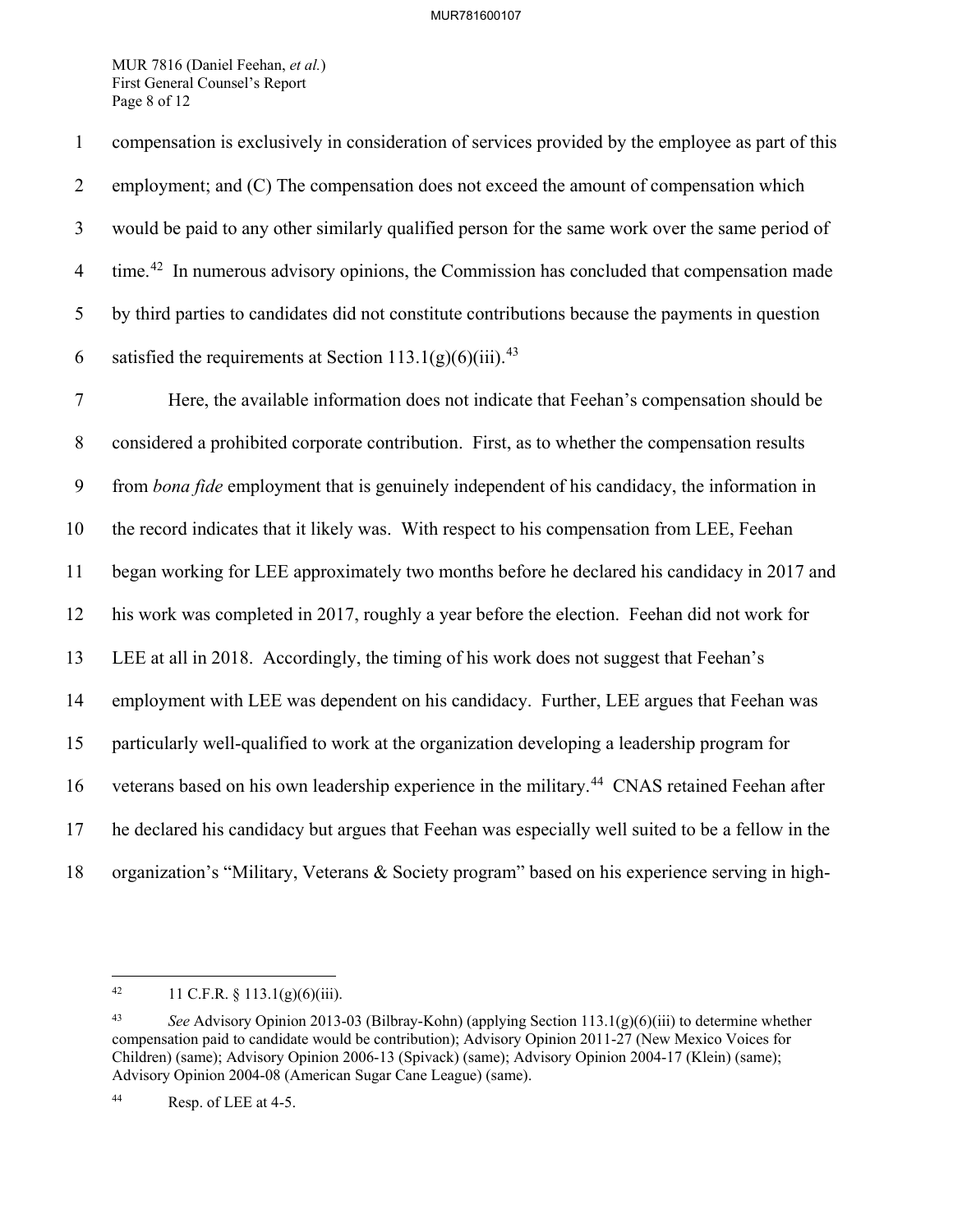### MUR781600108

MUR 7816 (Daniel Feehan, *et al.*) First General Counsel's Report Page 9 of 12

level military positions and a specific research proposal he drafted.<sup>[45](#page-8-0)</sup> Although it does not 2 appear that Feehan was a candidate at all during his employment with NPLA, the organization 3 similarly argues that Feehan was well qualified for its fellowship program, which focuses on 4 recruiting former political candidates who served in the military to "publish, speak, advocate, 5 and conduct policy research . . . [and] help recruit more servant leaders to participate in the 6 political process." $46$ 

7 The Commission has previously approved similar arrangements where an apparently 8 well-qualified candidate served as a consultant. In Advisory Opinion 2013-03 (Bilbray Kohn), 9 for example, the Commission found that a candidate's consulting arrangement was *bona fide* and 10 independent, where the candidate quit her job as Executive Director of a non-profit "in 11 anticipation of her potential candidacy," and was re-hired by the same non-profit as a part-time 12 consultant. The Commission concluded that the non-profit had genuine reasons for hiring the 13 candidate as a consultant independent of her campaign, including her expertise, her experience, 14 and the difficulty of finding a replacement.<sup>[47](#page-8-2)</sup> Similarly, the record here suggests that all three 15 organizations had legitimate reasons for hiring Feehan based on his experience and expertise. 16 As to the second element, whether the compensation is exclusively in consideration of 17 services provided by the employee as part of this employment, it appears that Feehan was paid 18 only for services rendered. All three employers argue that Feehan was compensated exclusively 19 for the services he provided, and Feehan submitted a detailed affidavit attesting to his work. For

<span id="page-8-0"></span> $45\,$ Resp. of CNAS at 1-2.

<span id="page-8-1"></span><sup>46</sup> Resp. of NPLA at 3.

<span id="page-8-2"></span><sup>47</sup> Advisory Opinion 2013-03 (Bilbray-Kohn) at 5; *see also* Advisory Opinion 2004-17 (Klein) (finding that a candidate's part-time consulting services for a law firm, which began during her campaign, were genuinely independent of the campaign because the candidate was paid on an hourly basis for services rendered, and not for any campaign-related reason).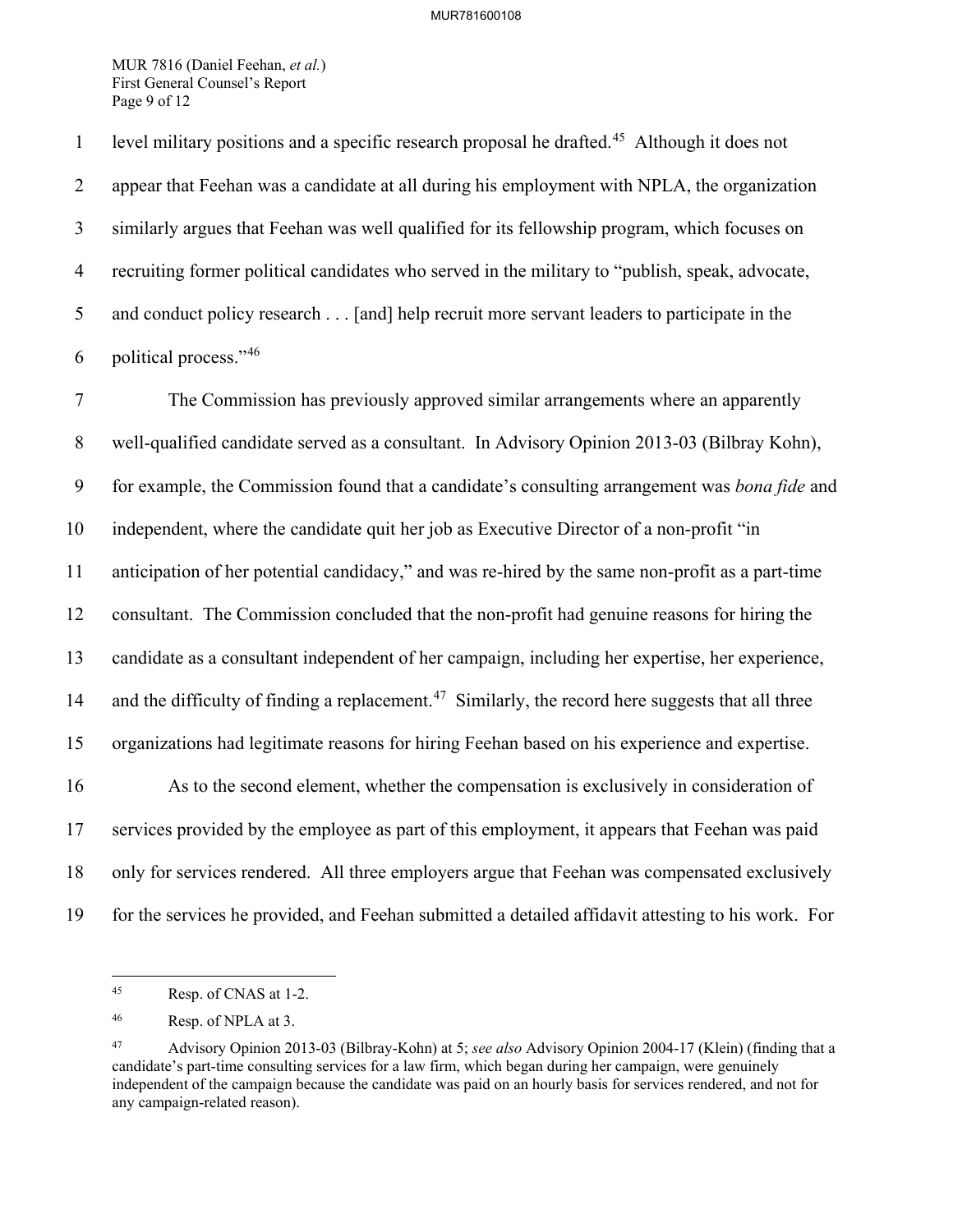MUR 7816 (Daniel Feehan, *et al.*) First General Counsel's Report Page 10 of 12

1 LEE, both the organization and Feehan maintain that he worked to implement a leadership 2 program for veterans. For NPLA, it appears he fulfilled the criteria for serving as a fellow by 3 conducting a research project geared to his expertise and participating in various calls and 4 events. And for CNAS, it appears he completed work as a fellow by performing research 5 relevant to the organization's mission. The Complaint does not make any allegation that Feehan 6 failed to provide the required services to any of these organizations, and there is no information 7 in the record to suggest that he did.

8 The allegations in the Complaint most directly implicate the third element — whether the 9 compensation paid to Feehan was excessive for his position. The Complaint's primary support 10 for its allegation is that Feehan was paid "an extraordinary \$184,000" in the four-and-a-half-11 month period between August 13, 2018, and December 31, 2018, which would mean Feehan was 12 paid \$271 per hour assuming he was working eight hours a day seven days a week in the midst 13 of a full-time campaign for Congress.<sup>[48](#page-9-0)</sup> The Complaint arrived at this figure based on Feehan's 14 original financial disclosures, as explained in the chart at the end of Section II. As noted above, 15 however, it does not appear that Feehan actually made \$184,000 during this period. Instead, 16 Feehan's amended filings indicate that he made only \$9,000 during this period. Moreover, this  $17$  \$9,000 appears to be compensation for work that began in December 2018,<sup>[49](#page-9-1)</sup> which was after the 18 election.

19 Although the Responses lack details that would have assisted the Commission in this 20 determination — such as copies of Feehan's written work products for these fellowships or other 21 records showing the value he provided to these organizations — there is not enough information

 $\overline{a}$ 

<span id="page-9-0"></span><sup>48</sup> Compl. at 1.

<span id="page-9-1"></span><sup>49</sup> Resp. from NPLA at 3.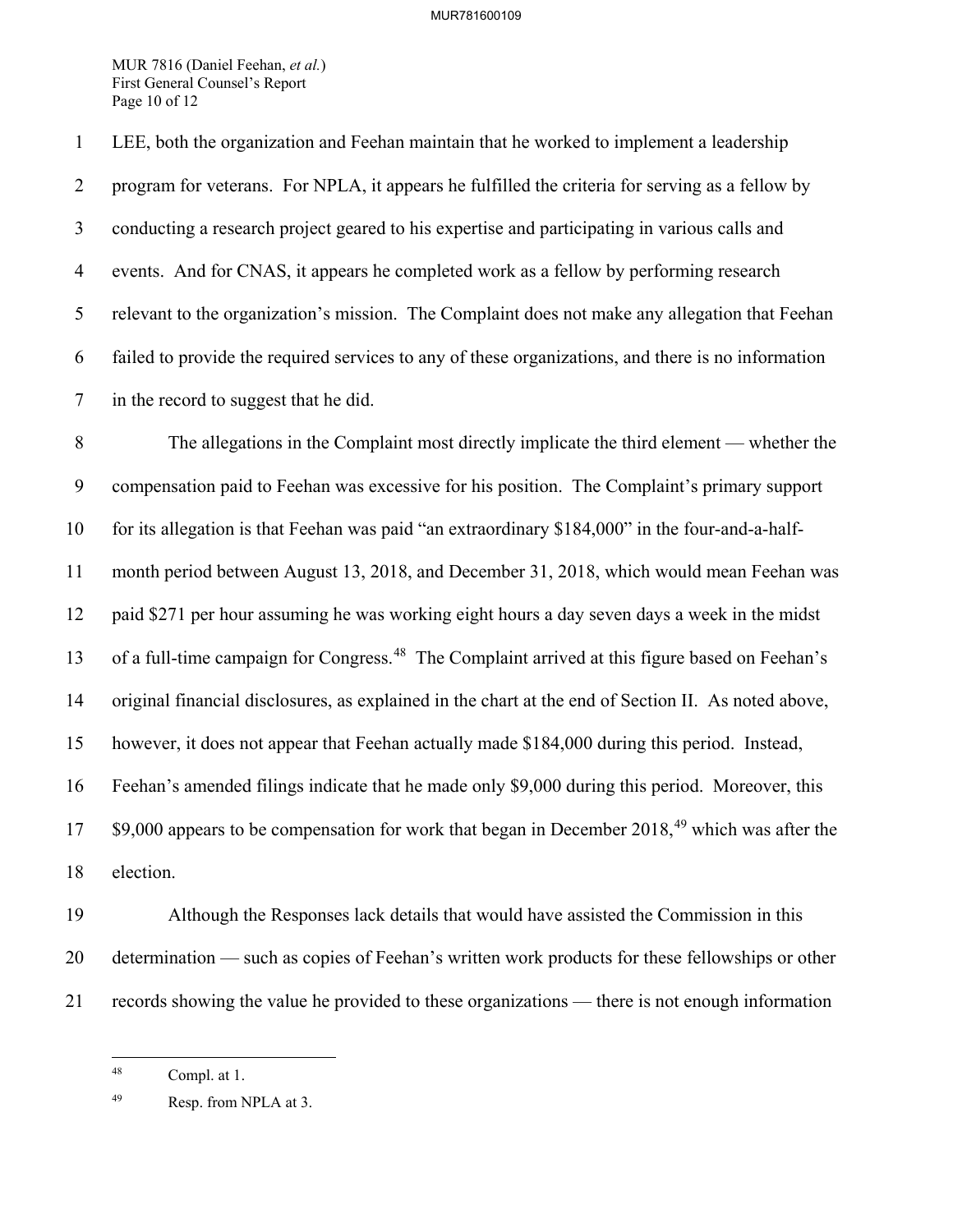MUR 7816 (Daniel Feehan, *et al.*) First General Counsel's Report Page 11 of 12

| $\mathbf{1}$   | before the Commission to justify further action. In previous matters, the Commission has                                                                         |
|----------------|------------------------------------------------------------------------------------------------------------------------------------------------------------------|
| $\overline{2}$ | generally accepted the representations of the employer that the compensation paid to a candidate                                                                 |
| $\mathfrak{Z}$ | was not excessive for the position given the responsibilities of the employee, <sup>50</sup> particularly in                                                     |
| 4              | cases such as this one where there is no information in the Complaint or public record to refute                                                                 |
| 5              | the employer's information. <sup>51</sup> Here, all three employers have argued that Feehan was paid                                                             |
| 6              | commensurate with his responsibilities. In addition, Feehan appears to have earned most of the                                                                   |
| $\tau$         | money implicated in the Complaint during the period between his November 2018 election loss                                                                      |
| 8              | and his October 2019 declaration of candidacy, when he was not a candidate. In the sixteen                                                                       |
| 9              | months he was a candidate for the 2018 election, Feehan earned over \$60,000 from CNAS and                                                                       |
| 10             | under \$50,000 from LEE. There is no information in the record suggesting that these amounts                                                                     |
| 11             | were excessive.                                                                                                                                                  |
| 12             | Because Feehan's compensation appears to satisfy the regulation's standards for <i>bona</i>                                                                      |
| 13             | fide employment, we recommend that the Commission dismiss the allegation that Respondents                                                                        |
| 14             | violated 52 U.S.C. § 30118(a) by making or receiving a prohibited corporate contribution.                                                                        |
| 15             | Ш.<br><b>RECOMMENDATIONS</b>                                                                                                                                     |
| 16<br>17       | Dismiss the allegation that Leadership for Educational Equity, New Politics<br>1.<br>Leadership Academy, and Center for New American Security violated 52 U.S.C. |

18 § 30118(a) by making a prohibited corporate contribution;

<span id="page-10-0"></span> $\overline{a}$ 50 *See, e.g.*, Advisory Opinion 2013-03 (Bilbray-Kohn) (finding salary of \$5,000 per month for 20 hours per week consulting not excessive).

<span id="page-10-1"></span><sup>51</sup> *See* Factual & Legal Analysis at 5, MUR 7044 (Jodey Cook Arrington) (finding \$220,000 salary for company's President not excessive, in part because the employer "states that it paid Arrington the same salary as his previous employer for similar work, and neither the Complaint nor publicly available information refutes [the employer's] statements"); Factual & Legal Analysis at 5, MUR 6855 (Justin Amash, *et al.*) (finding \$100,000 bonus year-end bonus from family-owned firm not excessive in part because, "although the Respondents do not provide a detailed breakdown of Amash's duties for [the employer] throughout 2010, neither does the Complaint supply evidence that Amash was being compensated by [the employer] for something other than the services he provided").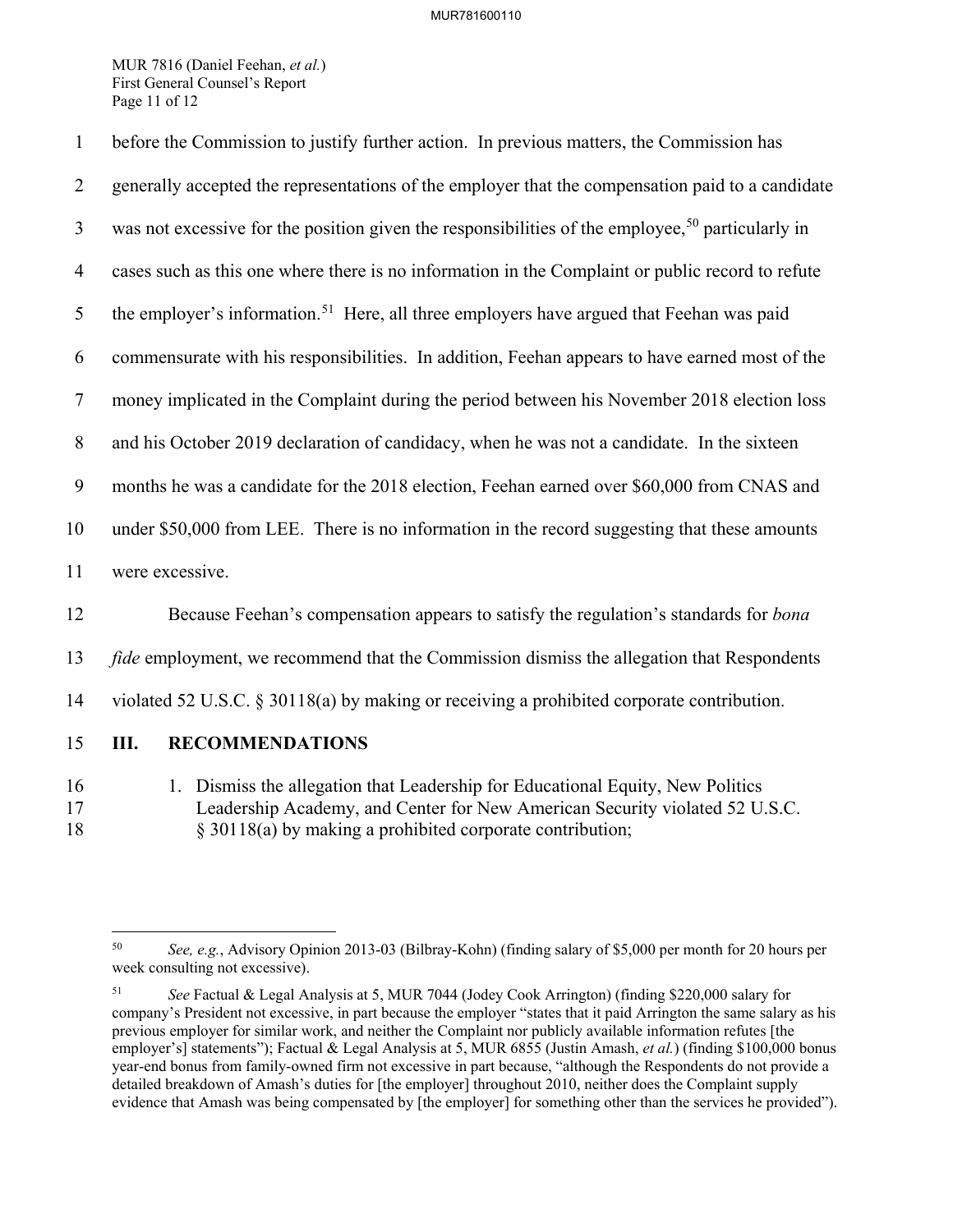MUR 7816 (Daniel Feehan, *et al.*) First General Counsel's Report Page 12 of 12

| $\mathbf{1}$<br>2<br>3         |                                                     | 2. Dismiss the allegation that Daniel Feehan and Friends of Dan Feehan and Meghan<br>Maes in her official capacity as treasurer violated 52 U.S.C. § 30118(a) by knowingly<br>accepting or receiving a prohibited corporate contribution; |  |  |
|--------------------------------|-----------------------------------------------------|-------------------------------------------------------------------------------------------------------------------------------------------------------------------------------------------------------------------------------------------|--|--|
| 4                              | 3. Approve the attached Factual and Legal Analysis; |                                                                                                                                                                                                                                           |  |  |
| 5                              | 4. Approve the appropriate letters; and             |                                                                                                                                                                                                                                           |  |  |
| 6                              | 5. Close the file.                                  |                                                                                                                                                                                                                                           |  |  |
| $\overline{7}$<br>8<br>9<br>10 |                                                     | Lisa J. Stevenson<br><b>Acting General Counsel</b>                                                                                                                                                                                        |  |  |
| 11<br>12<br>13<br>14           |                                                     | Charles Kitcher<br><b>Associate General Counsel</b><br>for Enforcement                                                                                                                                                                    |  |  |
| 15<br>16<br>17<br>18           | July 21, 2021                                       | Stephen Gura / aa<br>Stephen Gura                                                                                                                                                                                                         |  |  |
| 19<br>20<br>21                 | Date                                                | Deputy Associate General Counsel                                                                                                                                                                                                          |  |  |
| 22<br>23<br>24                 |                                                     | Jin Lee<br>in Lee                                                                                                                                                                                                                         |  |  |
| 25<br>26                       |                                                     | <b>Acting Assistant General Counsel</b>                                                                                                                                                                                                   |  |  |
| 27<br>28                       |                                                     | Amanda Andrade                                                                                                                                                                                                                            |  |  |
| 29<br>30<br>31<br>32           |                                                     | Amanda Andrade<br>Attorney                                                                                                                                                                                                                |  |  |
| 33<br>34                       | Attachment:<br><b>Factual and Legal Analysis</b>    |                                                                                                                                                                                                                                           |  |  |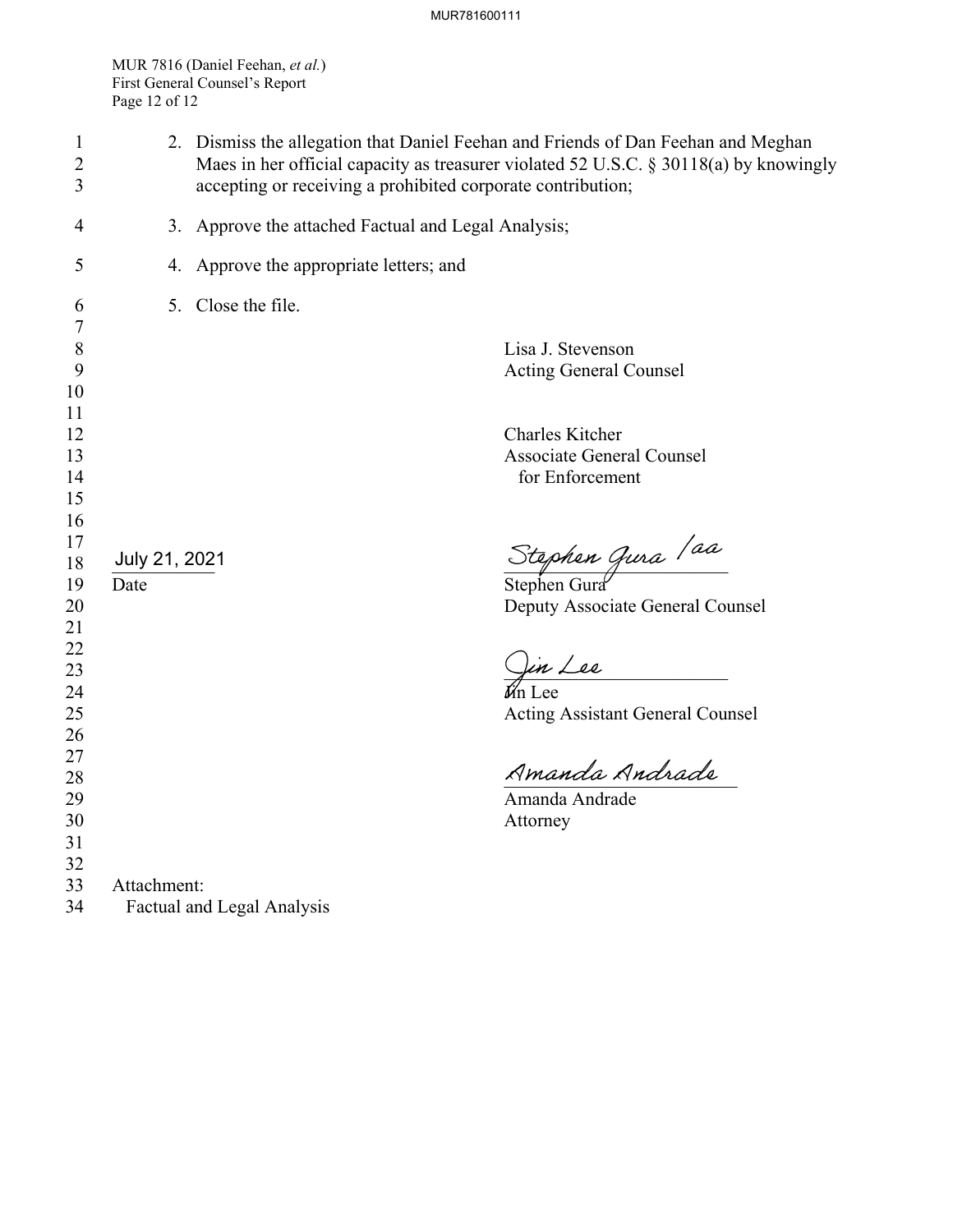| $\mathbf{1}$                                                                        | FEDERAL ELECTION COMMISSION                                                                                                                                                                                                                            |  |  |  |
|-------------------------------------------------------------------------------------|--------------------------------------------------------------------------------------------------------------------------------------------------------------------------------------------------------------------------------------------------------|--|--|--|
| $\overline{c}$<br>$\overline{\mathbf{3}}$                                           | <b>FACTUAL AND LEGAL ANALYSIS</b>                                                                                                                                                                                                                      |  |  |  |
| $\overline{\mathcal{L}}$<br>5<br>6<br>$\tau$<br>$\, 8$<br>9<br>10<br>11<br>12<br>13 | Daniel Feehan<br><b>RESPONDENT:</b><br><b>MUR</b> : 7816<br>Friends of Dan Feehan and Meghan<br>Maes in her official capacity as treasurer<br>Leadership for Educational Equity<br>New Politics Leadership Academy<br>Center for New American Security |  |  |  |
| 14                                                                                  | I.<br><b>INTRODUCTION</b>                                                                                                                                                                                                                              |  |  |  |
| 15                                                                                  | The Complaint alleges that congressional candidate Daniel Feehan and his authorized                                                                                                                                                                    |  |  |  |
| 16                                                                                  | committee received prohibited contributions from Feehan's employers in the form of excessive                                                                                                                                                           |  |  |  |
| 17                                                                                  | compensation for the purpose of supporting his campaign. <sup>1</sup> Respondents Feehan, Friends of Dan                                                                                                                                               |  |  |  |
| 18                                                                                  | Feehan and Meghan Maes in her official capacity as treasurer (the "Committee"), and the                                                                                                                                                                |  |  |  |
| 19                                                                                  | organizations that employed Feehan — Leadership for Educational Equity ("LEE"), New                                                                                                                                                                    |  |  |  |
| 20                                                                                  | Politics Leadership Academy ("NPLA"), and Center for New American Security ("CNAS") —                                                                                                                                                                  |  |  |  |
| 21                                                                                  | deny the allegations, claiming that Feehan was paid for bona fide services rendered. Because the                                                                                                                                                       |  |  |  |
| 22                                                                                  | available information does not raise a reasonable inference that the payments to Feehan were                                                                                                                                                           |  |  |  |
| 23                                                                                  | impermissible under Commission regulations governing compensation from candidate                                                                                                                                                                       |  |  |  |
| 24                                                                                  | employment, the Commission dismisses the allegations that Feehan's compensation constituted                                                                                                                                                            |  |  |  |
| 25                                                                                  | prohibited contributions in violation of 52 U.S.C. § 30118(a).                                                                                                                                                                                         |  |  |  |

<span id="page-12-0"></span><sup>&</sup>lt;sup>1</sup> The Complaint also appears to allege that Feehan publicly misrepresented his employment in a debate and that one of the organizations that employed him hired only Democrats despite purporting to be non-partisan. As neither of these allegations implicate the Act, this Report does not discuss them further.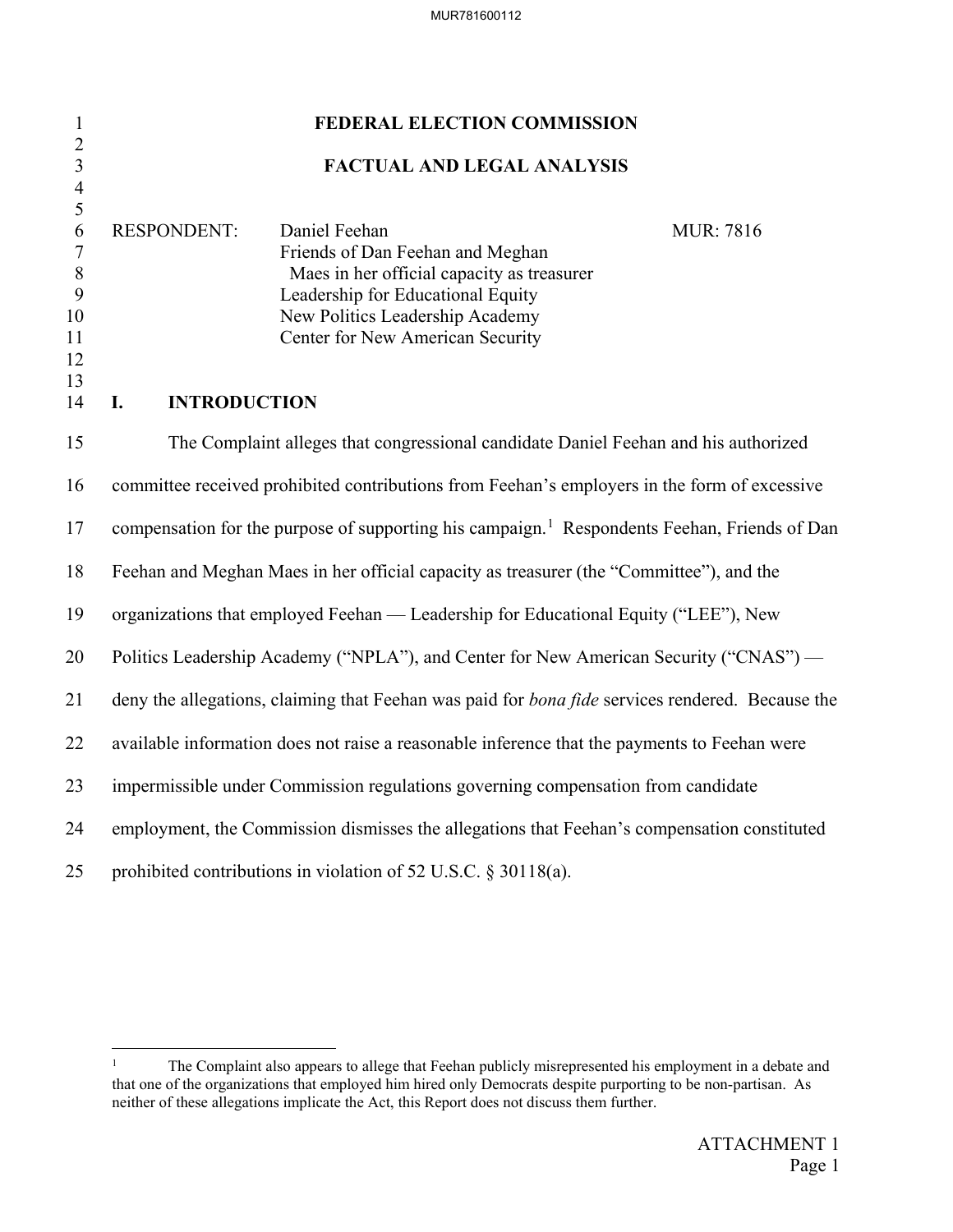MUR 7816 (Daniel Feehan, *et al.*) Factual & Legal Analysis Page 2 of 11

# 1 **II. FACTUAL BACKGROUND**

| $\overline{2}$ | On July 1, 2017, Feehan filed his Statement of Candidacy for U.S. Congress in the First                   |
|----------------|-----------------------------------------------------------------------------------------------------------|
| 3              | District of Minnesota and designated the Committee as his principal campaign committee. <sup>2</sup>      |
| 4              | Feehan lost the November 2018 election and subsequently declared his candidacy for the 2020               |
| 5              | election on October 1, 2019, again naming the Committee as his principal campaign committee. <sup>3</sup> |
| 6              | The Complaint alleges that Feehan's financial disclosure reports filed with the House of                  |
| 7              | Representatives show that between 2017 and 2019, Feehan was paid over \$475,000 to run for                |
| 8              | Congress by several entities. <sup>4</sup> In particular, the Complaint argues that Feehan was paid "an   |
| 9              | extraordinary \$184,000" from August 13 through December 31, 2018 by LEE and NPLA. <sup>5</sup> The       |
| 10             | Complaint also attaches a copy of Feehan's financial disclosure reports showing a payment of              |
| 11             | \$55,412 from CNAS in 2018. <sup>6</sup>                                                                  |
| 12             | The Response from Feehan and the Committee argues that the Complaint's attached                           |
| 13             | financial disclosure report was an erroneous filing overstating Feehan's income, and that it was          |

<span id="page-13-0"></span>14 amended prior to the filing of the Complaint.<sup>[7](#page-13-5)</sup> All of the Respondents assert that Feehan's

 $\frac{1}{2}$ Daniel Feehan, Statement of Candidacy (July 1, 2017).

<span id="page-13-1"></span><sup>3</sup> Daniel Feehan, Statement of Candidacy (Oct. 1, 2019).

<span id="page-13-2"></span><sup>4</sup> Compl. at 1 (Oct. 9, 2020).

<span id="page-13-3"></span><sup>5</sup> *Id.*

<span id="page-13-4"></span><sup>6</sup> *Id*. at Attach 2.

<span id="page-13-5"></span>ATTACHMENT 1 7 Resp. of Feehan and Friends of Dan Feehan at 1 (Nov. 9, 2020) [hereinafter "Feehan Resp."]. Feehan amended his financial disclosures on September 28, 2020. *See id.* at Attach; Office of the Clerk, U.S. House of Representatives, Am. Financial Disclosure Report of Daniel Feehan (Sept. 28, 2020), [https://disclosures](https://disclosures-clerk.house.gov/public_disc/financial-pdfs/2019/10039145.pdf)[clerk.house.gov/public\\_disc/financial-pdfs/2019/10039145.pdf.](https://disclosures-clerk.house.gov/public_disc/financial-pdfs/2019/10039145.pdf) On the same day that Feehan amended his financial disclosures, the Complainant submitted a Complaint with the Commission that did not meet the statutory requirements. Complainant submitted a proper complaint on October 9, 2020. There is no explanation in the Complaint or the Responses for this synchronous timing, although it appears the Complainant, Feehan's opponent in the 2018 and 2020 general election, raised the compensation issue during the campaign. *See, e.g.*, Trey Mewes, *Accusations Fly at Feehan-Hagedorn Debate*, MANAKOTA FREE PRESS (Sept. 27, 2020), [https://www.mankatofreepress.com/news/local\\_news/accusations-fly-at-feehan-hagedorn-debate/article\\_fc6d99ac-](https://www.mankatofreepress.com/news/local_news/accusations-fly-at-feehan-hagedorn-debate/article_fc6d99ac-010c-11eb-a75f-f306a20172d0.html)[010c-11eb-a75f-f306a20172d0.html](https://www.mankatofreepress.com/news/local_news/accusations-fly-at-feehan-hagedorn-debate/article_fc6d99ac-010c-11eb-a75f-f306a20172d0.html) ("Hagedorn claimed Feehan has been paid \$500,000 by organizations tied to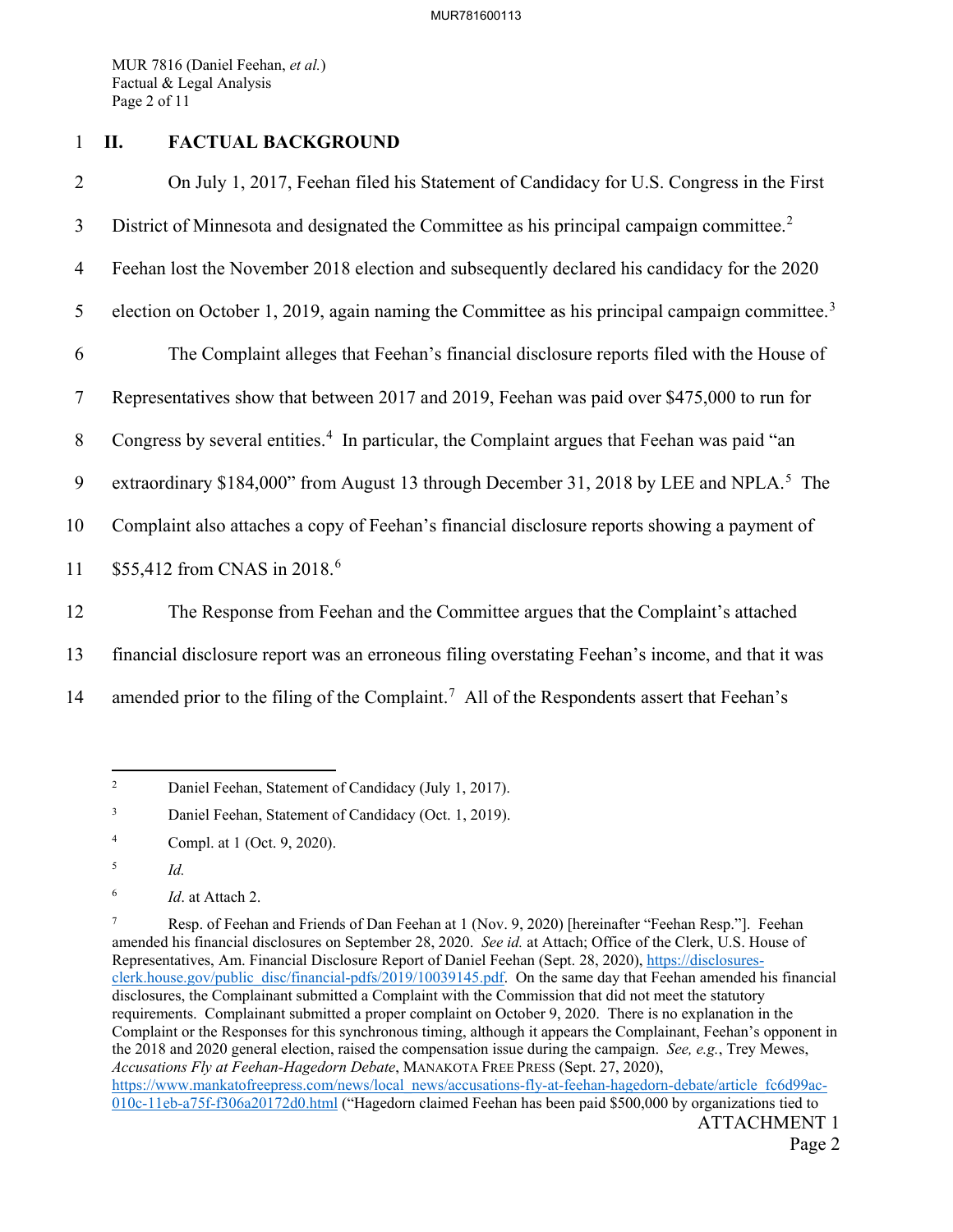MUR 7816 (Daniel Feehan, *et al.*) Factual & Legal Analysis Page 3 of 11

| $\mathbf{1}$   | compensation was for <i>bona fide</i> services that were independent of his campaign. <sup>8</sup> In support,  |
|----------------|-----------------------------------------------------------------------------------------------------------------|
| $\overline{2}$ | Feehan submitted an affidavit describing his work for LEE, NPLA, and CNAS on his financial                      |
| 3              | disclosures. The three employers each submitted responses as well, all asserting that Feehan was                |
| $\overline{4}$ | paid for services that were independent of his campaign, describing Feehan's work for the                       |
| 5              | organization, and explaining why he was well suited to the position.                                            |
| 6              | Specifically, LEE states that it is a "nonprofit leadership development organization                            |
| $\tau$         | inspiring and supporting a network of civic leaders to end the injustice of educational inequity." <sup>9</sup> |
| 8              | LEE asserts that it first hired Feehan as an independent contractor in May 2017 — two months                    |
| 9              | before he announced his plan to run for Congress — and his work was completed by the end of                     |
| 10             | $201710$ According to LEE, Feehan was one of nearly 150 contractors or vendors the                              |
| 11             | organization retained, and his project, implementing a leadership development program for                       |
| 12             | veterans, was particularly well suited for Feehan, who previously served as Acting Assistant                    |
| 13             | Secretary of Defense and was a former member of the military himself. <sup>11</sup> LEE did not employ          |
| 14             | Feehan in 2018 but retained him again as a "temporary employee" from May 1, 2019, to                            |
| 15             | September 30, 2019 — a time during which Feehan was not a candidate. LEE argues that it paid                    |
| 16             | Feehan what it thought his services were worth, <sup>12</sup> and apparently paid \$50,000 for the work he      |
| 17             | did in 2017 and \$120,000 for the work he did in 2019. <sup>13</sup>                                            |

 $\overline{a}$ Democratic operatives during the past two years to run for Congress rather than doing work for those organizations.").

<span id="page-14-4"></span>12 *Id*.

<span id="page-14-0"></span><sup>8</sup> *See* Feehan Resp. at 3; Resp. of LEE at 3-5 (Nov. 17, 2020); Resp. of NPLA at 3 (Jan. 5, 2021); Resp. of CNAS at 1-2 (Feb. 3, 2021).

<span id="page-14-1"></span><sup>9</sup> Resp. of LEE at 3.

<span id="page-14-2"></span><sup>10</sup> *Id*. at 5.

<span id="page-14-3"></span> $11$  *Id.* 

<span id="page-14-5"></span><sup>13</sup> Feehan Financial Disclosure (Nov. 28, 2017); Am. Feehan Financial Disclosure (Sept. 28, 2020).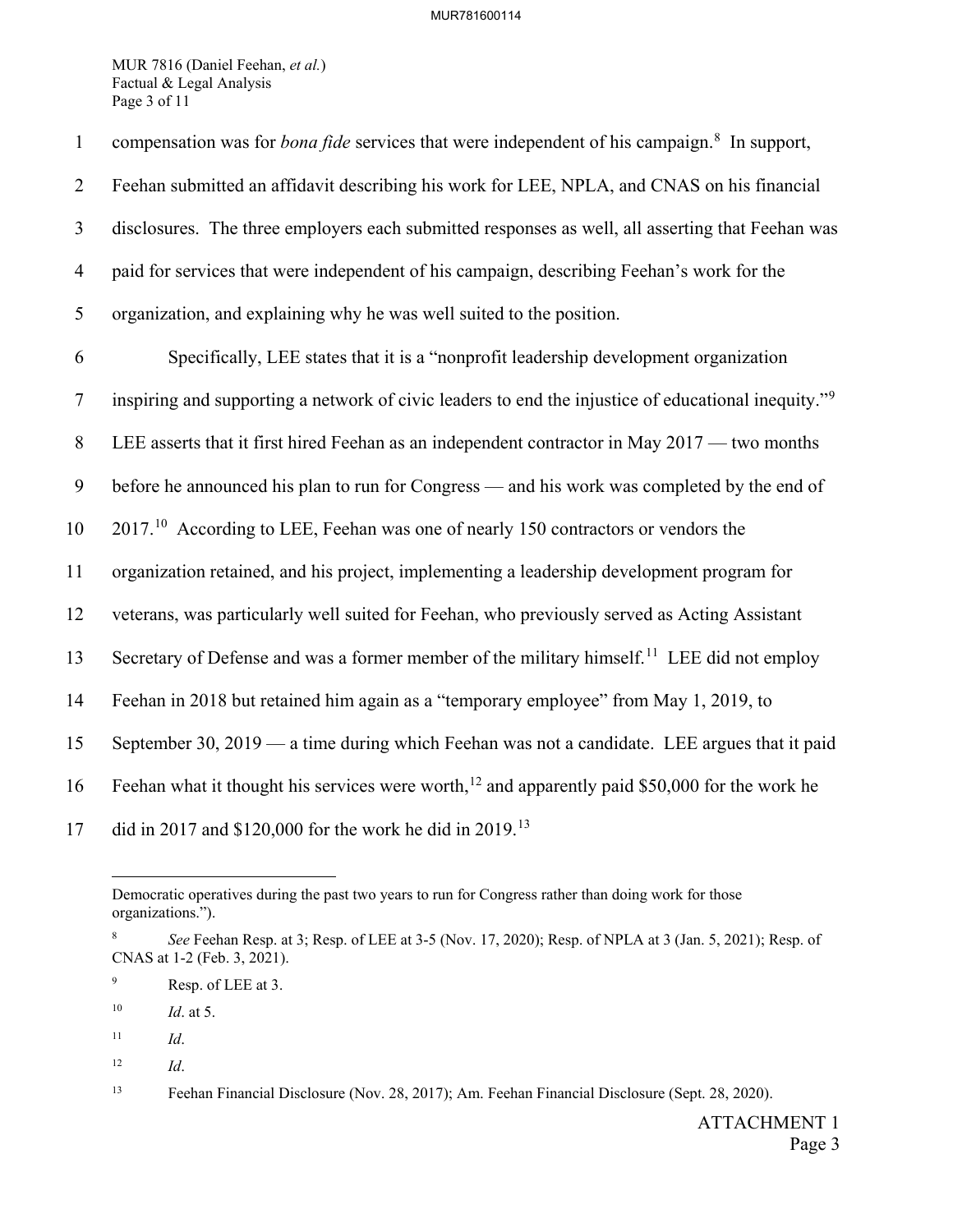MUR 7816 (Daniel Feehan, *et al.*) Factual & Legal Analysis Page 4 of 11

| $\mathbf{1}$   | NPLA states that it is a charitable corporation organized under Section $501(c)(3)$ of the                 |
|----------------|------------------------------------------------------------------------------------------------------------|
| $\overline{2}$ | Internal Revenue Code and is thus prohibited from engaging in any partisan intervention. <sup>14</sup>     |
| $\mathfrak{Z}$ | NPLA states that it "recruits military veterans and national service alumni to run for public              |
| $\overline{4}$ | office" regardless of party affiliation and that Feehan worked as a fellow under an established            |
| 5              | fellowship program. <sup>15</sup> According to NPLA, Feehan's fellowship ran from December 2018 to         |
| 6              | September 30, 2019, <sup>16</sup> which, according to his 2020 Statement of Candidacy, is entirely outside |
| $\overline{7}$ | the time during which Feehan was a candidate. The organization described Feehan's work                     |
| 8              | during the fellowship as consisting of a research project on the "urban-rural" divide using his            |
| 9              | experience as a congressional candidate, leading trainings, and participating in weekly                    |
| 10             | sessions. <sup>17</sup> NPLA submitted the "Welcome Letter" given to all fellows setting forth the         |
| 11             | responsibilities of the position, including a timeline for developing research projects and a              |
| 12             | scheduled conference at which fellows would be expected to present their research. <sup>18</sup> The       |
| 13             | stipend for the entire fellowship appears to have been \$64,000 (\$8,500 in 2018 and \$55,500 in           |
| 14             | $2019$ . <sup>19</sup>                                                                                     |
| 15             | Finally, CNAS describes itself as "a non-profit research and policy institution." <sup>20</sup> It         |

16 appears CNAS is organized as a charitable corporation under Section 501(c)(3) of the Internal

<span id="page-15-0"></span>17 Revenue  $Code<sup>21</sup>$  $Code<sup>21</sup>$  $Code<sup>21</sup>$  and thereby prohibited from political activity. According to its Response,

 $14\,$ Resp. of NPLA at 2; NPLA, IRS Form 990 for FY 2019.

<span id="page-15-1"></span><sup>15</sup> Resp. of NPLA at 1-3.

<span id="page-15-2"></span><sup>16</sup> *Id*. at 3-4.

<span id="page-15-3"></span><sup>17</sup> *Id*. at 4.

<span id="page-15-4"></span><sup>18</sup> *Id*. at Attach.

<span id="page-15-5"></span><sup>&</sup>lt;sup>19</sup> *Id.* at 3. Feehan reported that NPLA paid him \$9,000 in 2018, a discrepancy of \$500.

<span id="page-15-6"></span><sup>20</sup> Resp. of CNAS at 1.

<span id="page-15-7"></span><sup>21</sup> CNAS, IRS Form 990 for FY 2019.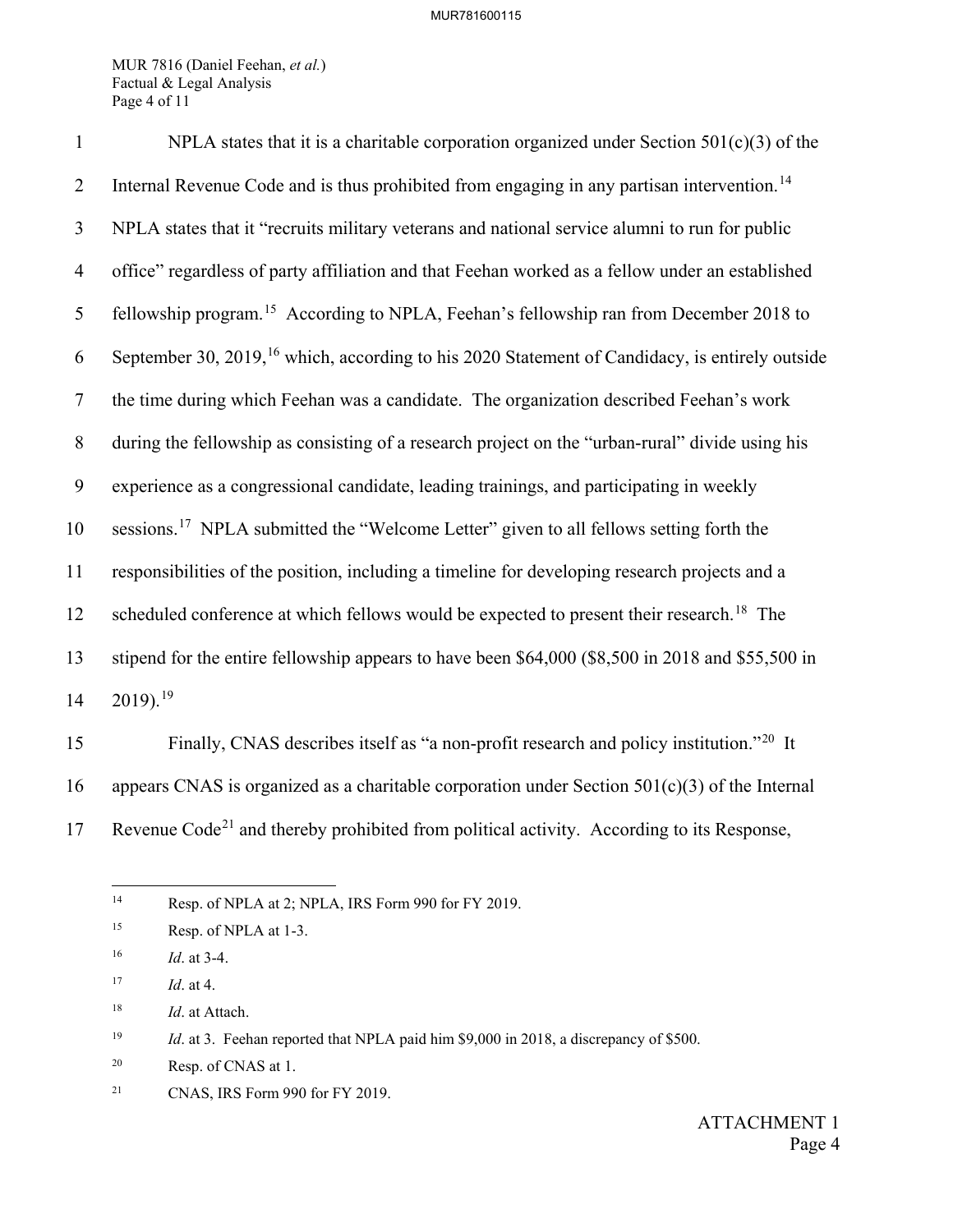MUR 7816 (Daniel Feehan, *et al.*) Factual & Legal Analysis Page 5 of 11

- 1 CNAS engaged Feehan as an adjunct senior fellow in "late 2017" based on a research and
- 2 writing proposal "that was solely in connection with his subject matter expertise relevant to the
- 3 CNAS Military, Veterans & Society program."<sup>[22](#page-16-0)</sup> CNAS states that Feehan's professional
- 4 experience included having served as Principal Deputy Assistant Secretary of Defense as well as
- 5 a number of other positions in the military, and that based on this experience, Feehan drafted a
- 6 book proposal "suitable for pursuing a publication opportunity."<sup>[23](#page-16-1)</sup> CNAS paid Feehan \$7,916 in
- 7 2017,<sup>24</sup> \$55,412 in 2018,<sup>[25](#page-16-3)</sup> and nothing in 2019.<sup>[26](#page-16-4)</sup>
- 8 In total, Feehan's amended financial disclosures show the following income from these
- 9 employers during the time period implicated by the Complaint: $27$

| <b>Employer</b>              | 2017            | 2018           | 2019            |
|------------------------------|-----------------|----------------|-----------------|
| <b>LEE</b>                   | $$50,000^{28}$$ |                | $$120,000^{29}$ |
| <b>CNAS</b>                  | $$7,916^{30}$   | $$55,412^{31}$ |                 |
| <b>NPLA</b>                  |                 | $$9,000^{32}$  | $$55,500^{33}$  |
| Subtotal                     | \$57,916        | \$64,412       | \$175,500       |
| <b>Total for Three Years</b> |                 |                | \$297,828       |

<span id="page-16-2"></span>24 Feehan Financial Disclosure (Aug. 13, 2018).

<span id="page-16-4"></span>26 Am. Feehan Financial Disclosure (Sept. 28, 2020).

<span id="page-16-5"></span><sup>27</sup> Feehan disclosed compensation from two additional sources under \$1,000 each and explained the work he did for those groups. *See* Feehan Resp. at Attach (Declaration of Dan Feehan). As this Office has not named those organizations as Respondents, they are not included in this chart.

- <span id="page-16-7"></span>29 Am. Feehan Financial Disclosure (Sept. 28, 2020).
- <span id="page-16-8"></span>30 Feehan Financial Disclosure (Aug. 13, 2018).
- <span id="page-16-9"></span>31 *Id*.
- <span id="page-16-10"></span>32 Am. Feehan Financial Disclosure (Sept. 28, 2020).
- <span id="page-16-11"></span>33 *Id*.

<span id="page-16-0"></span> $\overline{a}$ 22 Resp. of CNAS at 1-2.

<span id="page-16-1"></span><sup>23</sup> *Id*. at 2.

<span id="page-16-3"></span><sup>25</sup> *Id*.

<span id="page-16-6"></span><sup>28</sup> Feehan Financial Disclosure (Nov. 28, 2017).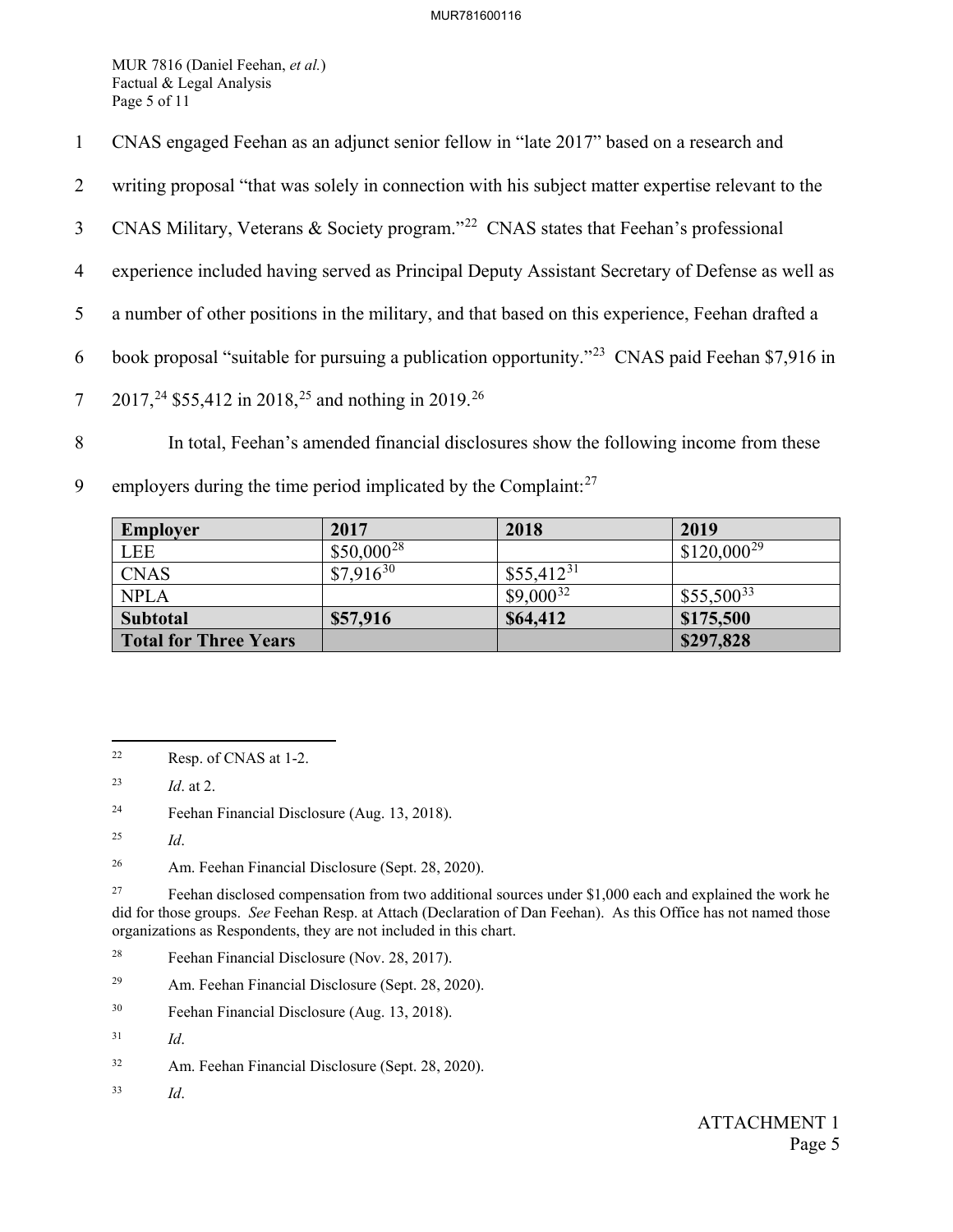MUR 7816 (Daniel Feehan, *et al.*) Factual & Legal Analysis Page 6 of 11

- 1 According to his amended filings, Feehan's income during this three-year period was just under
- 2 \$300,000 substantially less than the \$475,000 reported in the Complaint. Below is a chart
- 3 comparing material portions of the two filings.

| Employer    | <b>Original Filing</b>                        |                                              | <b>Amended Filing</b>           |                                              |
|-------------|-----------------------------------------------|----------------------------------------------|---------------------------------|----------------------------------------------|
|             | Aug. 14, 2018-<br>Dec. 31, 2018 <sup>34</sup> | Jan. 1, 2019-<br>Oct. 31, 2019 <sup>35</sup> | Aug. 14, 2018-<br>Dec. 31, 2018 | Jan. 1, 2019-<br>Dec. 31, 2019 <sup>36</sup> |
| LEE         | \$120,000                                     | \$120,000                                    | $- -$                           | \$120,000                                    |
| <b>CNAS</b> | --                                            |                                              | --                              |                                              |
| <b>NPLA</b> | \$64,000                                      | \$55,500                                     | \$9,000                         | \$55,500                                     |
| Subtotal    | \$184,000                                     | \$175,500                                    | \$9,000                         | \$175,500                                    |

4 There are two adjustments of note during this period. The first is that Feehan's original filing

5 reported that he received \$120,000 from LEE in both 2018 and 2019, while his amended filing

6 reports receiving this amount only in 2019.<sup>37</sup> This adjustment is consistent with the Responses

7 from both LEE and Feehan, which state that Feehan did not receive any compensation from LEE

8 in 2018. The second adjustment is that Feehan originally reported his 2018 salary from NPLA as

9 \$64,000, which appears to be roughly his total compensation from the entire fellowship rather

- 10 than the \$9,000 he allegedly received in 2018.<sup>[38](#page-17-4)</sup> This adjustment is likewise consistent with the
- <span id="page-17-0"></span>11 Response from NPLA.<sup>[39](#page-17-5)</sup> As a result, in the specific period highlighted by the Complaint –

 $34$ The amounts in this column are reported in Feehan's 2019 Financial Disclosure as "amount preceding year." Feehan filed a 2018 financial disclosure report on August 13, 2018, that did not report this activity. The Complaint therefore infers that these payments occurred in the four-and-a-half months between August 14, 2018 and the end of 2018.

<span id="page-17-1"></span><sup>35</sup> Feehan's original 2019 Financial Disclosure was filed on October 31, 2019.

<span id="page-17-2"></span><sup>36</sup> Feehan's Amended 2019 Financial Disclosure was filed on September 28, 2020, and the Commission therefore infers that it covers the entire year 2019. It does not, however, report any new income not previously reported.

<span id="page-17-3"></span><sup>37</sup> *Compare* Compl., Attach (Feehan Financial Disclosure (Oct. 31, 2019)), *with* Am. Feehan Financial Disclosure (Sept. 28, 2020).

<span id="page-17-4"></span><sup>38</sup> *Compare* Compl., Attach (Feehan Financial Disclosure (Oct. 31, 2019)), *with* Am. Feehan Financial Disclosure (Sept. 28, 2020).

<span id="page-17-5"></span><sup>39</sup> Resp. of NPLA at 3.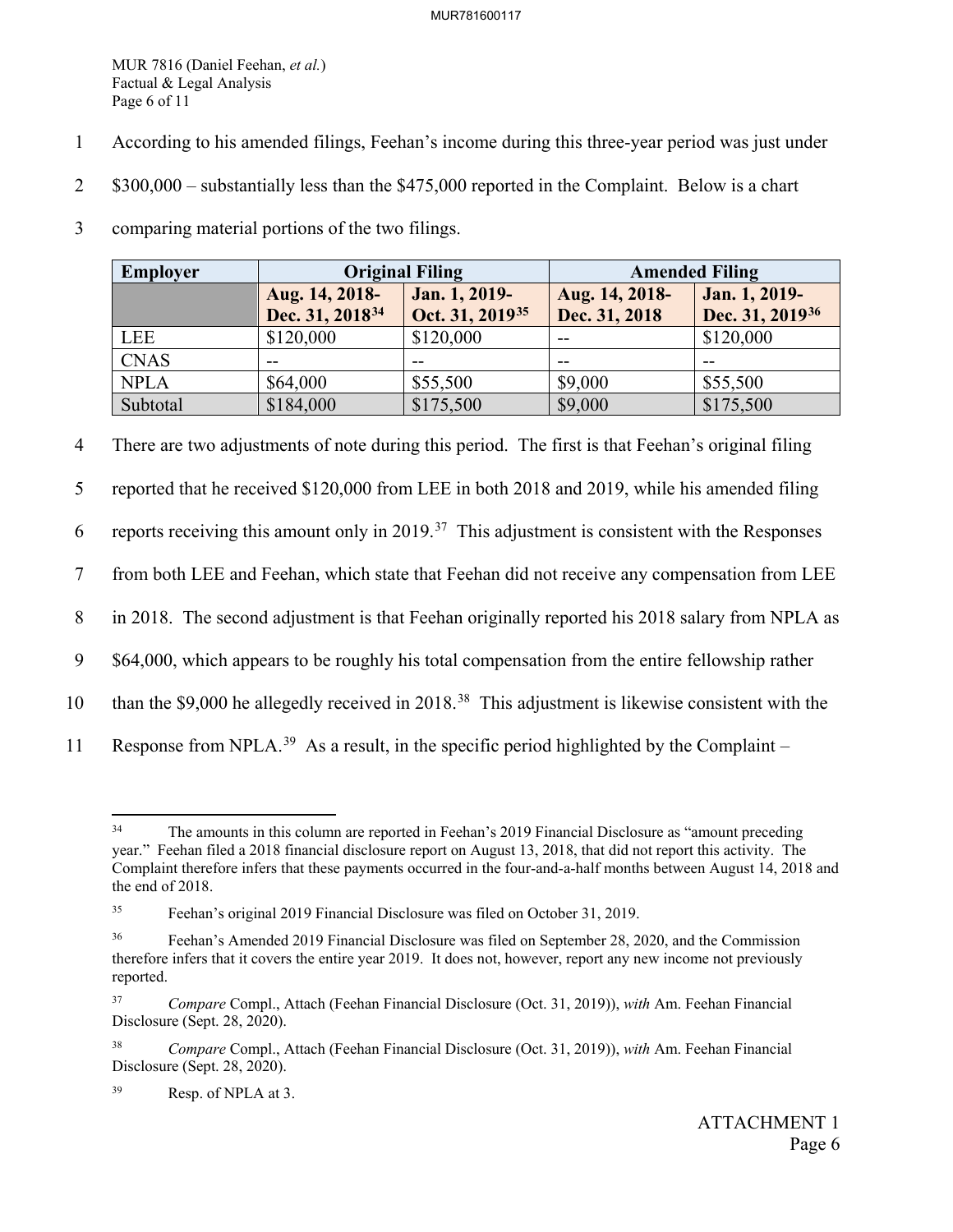MUR 7816 (Daniel Feehan, *et al.*) Factual & Legal Analysis Page 7 of 11

1 August 13, 2018, through the end of 2018 – Feehan's amended financial disclosure shows that he 2 made \$9,000 rather than \$184,000.

## 3 **III. LEGAL ANALYSIS**

4 Corporations are prohibited from making contributions to federal candidates or their 5 authorized committees, and candidates and authorized committees are prohibited from 6 knowingly receiving or accepting such contributions.<sup>[40](#page-18-0)</sup> Under Section 30118 of the Act, the 7 term "contribution" includes "any gift, loan, advance, or deposit of money or anything of value 8 made by any person for the purpose of influencing any election for Federal office," and "any 9 direct or indirect payment, distribution, loan, advance, deposit, or gift of money, or any services, 10 or anything of value . . . to any candidate, campaign committee, or political party or 11 organization," in connection with any election to any Federal office. $41$ 12 Under 11 C.F.R. § 113.1(g)(6)(iii), payments of "compensation" to a candidate "shall be 13 considered contributions" from the payor to the candidate unless: (A) The compensation results 14 from *bona fide* employment that is genuinely independent of the candidacy; (B) The 15 compensation is exclusively in consideration of services provided by the employee as part of this 16 employment; and (C) The compensation does not exceed the amount of compensation which 17 would be paid to any other similarly qualified person for the same work over the same period of 18 time.<sup>[42](#page-18-2)</sup> In numerous advisory opinions, the Commission has concluded that compensation made

<span id="page-18-0"></span> $40\,$ 40 52 U.S.C. § 30118(a); 11 C.F.R. § 114.2(a), (b)(1).

<span id="page-18-1"></span><sup>41 52</sup> U.S.C. § 30118(b)(2); 11 C.F.R. § 114.2(b)(1).

<span id="page-18-2"></span><sup>42 11</sup> C.F.R.  $\S$  113.1(g)(6)(iii).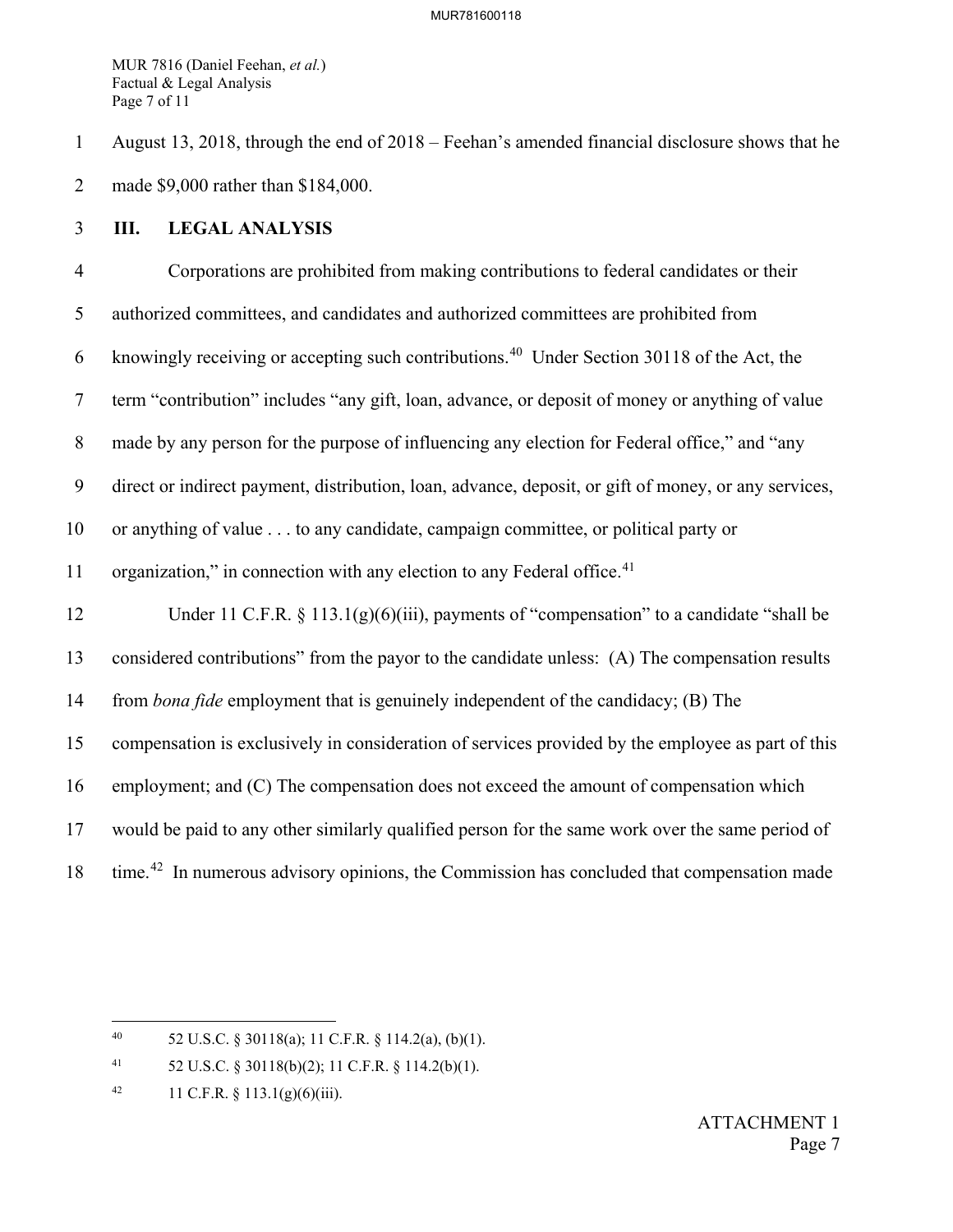MUR 7816 (Daniel Feehan, *et al.*) Factual & Legal Analysis Page 8 of 11

1 by third parties to candidates did not constitute contributions because the payments in question 2 satisfied the requirements at Section  $113.1(g)(6)(iii)$ .<sup>[43](#page-19-0)</sup>

3 Here, the available information does not indicate that Feehan's compensation should be 4 considered a prohibited corporate contribution. First, as to whether the compensation results 5 from *bona fide* employment that is genuinely independent of his candidacy, the information in 6 the record indicates that it likely was. With respect to his compensation from LEE, Feehan 7 began working for LEE approximately two months before he declared his candidacy in 2017 and 8 his work was completed in 2017, roughly a year before the election. Feehan did not work for 9 LEE at all in 2018. Accordingly, the timing of his work does not suggest that Feehan's 10 employment with LEE was dependent on his candidacy. Further, LEE argues that Feehan was 11 particularly well-qualified to work at the organization developing a leadership program for 12 veterans based on his own leadership experience in the military.<sup>[44](#page-19-1)</sup> CNAS retained Feehan after 13 he declared his candidacy but argues that Feehan was especially well suited to be a fellow in the 14 organization's "Military, Veterans & Society program" based on his experience serving in high-15 level military positions and a specific research proposal he drafted.<sup>[45](#page-19-2)</sup> Although it does not 16 appear that Feehan was a candidate at all during his employment with NPLA, the organization 17 similarly argues that Feehan was well qualified for its fellowship program, which focuses on 18 recruiting former political candidates who served in the military to "publish, speak, advocate,

<span id="page-19-0"></span><sup>43</sup> 43 *See* Advisory Opinion 2013-03 (Bilbray-Kohn) (applying Section 113.1(g)(6)(iii) to determine whether compensation paid to candidate would be contribution); Advisory Opinion 2011-27 (New Mexico Voices for Children) (same); Advisory Opinion 2006-13 (Spivack) (same); Advisory Opinion 2004-17 (Klein) (same); Advisory Opinion 2004-08 (American Sugar Cane League) (same).

<span id="page-19-1"></span><sup>44</sup> Resp. of LEE at 4-5.

<span id="page-19-2"></span><sup>45</sup> Resp. of CNAS at 1-2.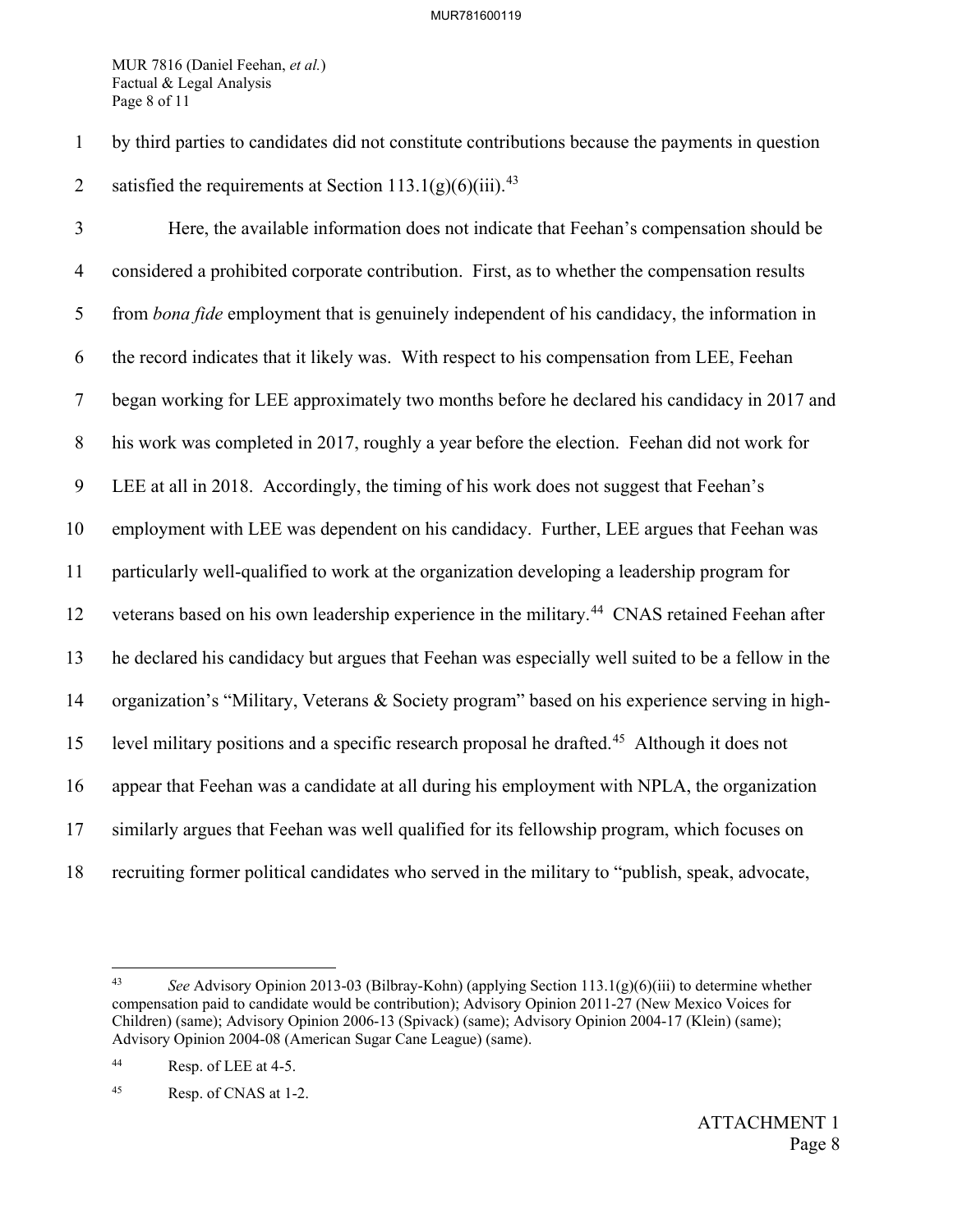MUR 7816 (Daniel Feehan, *et al.*) Factual & Legal Analysis Page 9 of 11

1 and conduct policy research . . . [and] help recruit more servant leaders to participate in the

2 political process."<sup>[46](#page-20-0)</sup>

3 The Commission has previously approved similar arrangements where an apparently 4 well-qualified candidate served as a consultant. In Advisory Opinion 2013-03 (Bilbray Kohn), 5 for example, the Commission found that a candidate's consulting arrangement was *bona fide* and 6 independent, where the candidate quit her job as Executive Director of a non-profit "in 7 anticipation of her potential candidacy," and was re-hired by the same non-profit as a part-time 8 consultant. The Commission concluded that the non-profit had genuine reasons for hiring the 9 candidate as a consultant independent of her campaign, including her expertise, her experience, 10 and the difficulty of finding a replacement.<sup>[47](#page-20-1)</sup> Similarly, the record here suggests that all three 11 organizations had legitimate reasons for hiring Feehan based on his experience and expertise. 12 As to the second element, whether the compensation is exclusively in consideration of 13 services provided by the employee as part of this employment, it appears that Feehan was paid 14 only for services rendered. All three employers argue that Feehan was compensated exclusively 15 for the services he provided, and Feehan submitted a detailed affidavit attesting to his work. For 16 LEE, both the organization and Feehan maintain that he worked to implement a leadership 17 program for veterans. For NPLA, it appears he fulfilled the criteria for serving as a fellow by 18 conducting a research project geared to his expertise and participating in various calls and 19 events. And for CNAS, it appears he completed work as a fellow by performing research

 $\overline{a}$ 

<span id="page-20-0"></span><sup>46</sup> Resp. of NPLA at 3.

<span id="page-20-1"></span><sup>47</sup> Advisory Opinion 2013-03 (Bilbray-Kohn) at 5; *see also* Advisory Opinion 2004-17 (Klein) (finding that a candidate's part-time consulting services for a law firm, which began during her campaign, were genuinely independent of the campaign because the candidate was paid on an hourly basis for services rendered, and not for any campaign-related reason).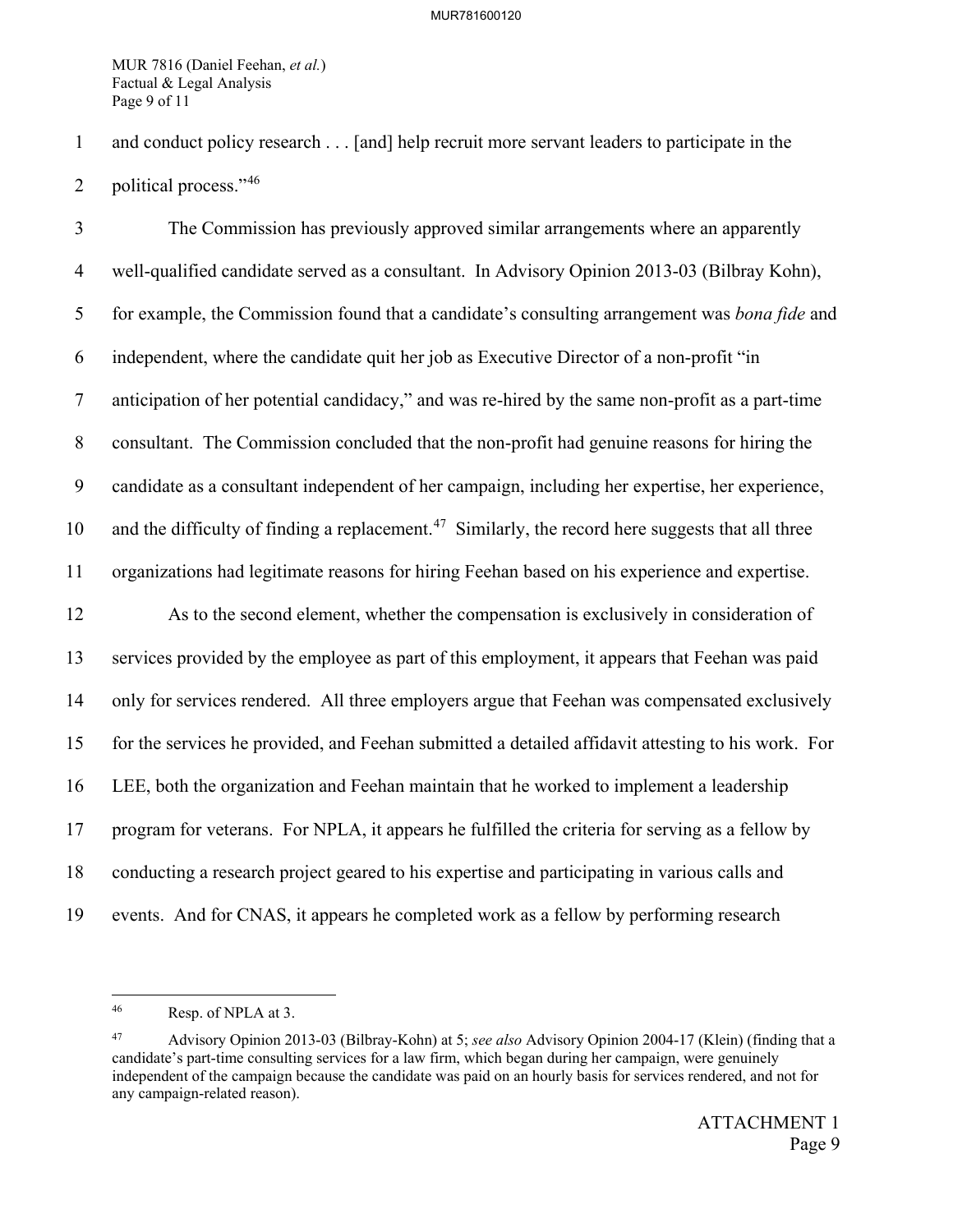MUR 7816 (Daniel Feehan, *et al.*) Factual & Legal Analysis Page 10 of 11

1 relevant to the organization's mission. The Complaint does not make any allegation that Feehan 2 failed to provide the required services to any of these organizations, and there is no information 3 in the record to suggest that he did.

4 The allegations in the Complaint most directly implicate the third element — whether the 5 compensation paid to Feehan was excessive for his position. The Complaint's primary support 6 for its allegation is that Feehan was paid "an extraordinary \$184,000" in the four-and-a-half-7 month period between August 13, 2018, and December 31, 2018, which would mean Feehan was 8 paid \$271 per hour assuming he was working eight hours a day seven days a week in the midst 9 of a full-time campaign for Congress.<sup>[48](#page-21-0)</sup> The Complaint arrived at this figure based on Feehan's 10 original financial disclosures, as explained in the chart at the end of Section II. As noted above, 11 however, it does not appear that Feehan actually made \$184,000 during this period. Instead, 12 Feehan's amended filings indicate that he made only \$9,000 during this period. Moreover, this  $13\qquad$  \$9,000 appears to be compensation for work that began in December 2018,<sup>49</sup> which was after the 14 election. 15 Although the Responses lack details that would have assisted the Commission in this 16 determination — such as copies of Feehan's written work products for these fellowships or other 17 records showing the value he provided to these organizations — there is not enough information 18 before the Commission to justify further action. In previous matters, the Commission has 19 generally accepted the representations of the employer that the compensation paid to a candidate

<span id="page-21-1"></span><span id="page-21-0"></span>20 was not excessive for the position given the responsibilities of the employee,<sup>[50](#page-21-2)</sup> particularly in

 $48\,$ Compl. at 1.

<sup>49</sup> Resp. from NPLA at 3.

<span id="page-21-2"></span><sup>50</sup> *See, e.g.*, Advisory Opinion 2013-03 (Bilbray-Kohn) (finding salary of \$5,000 per month for 20 hours per week consulting not excessive).